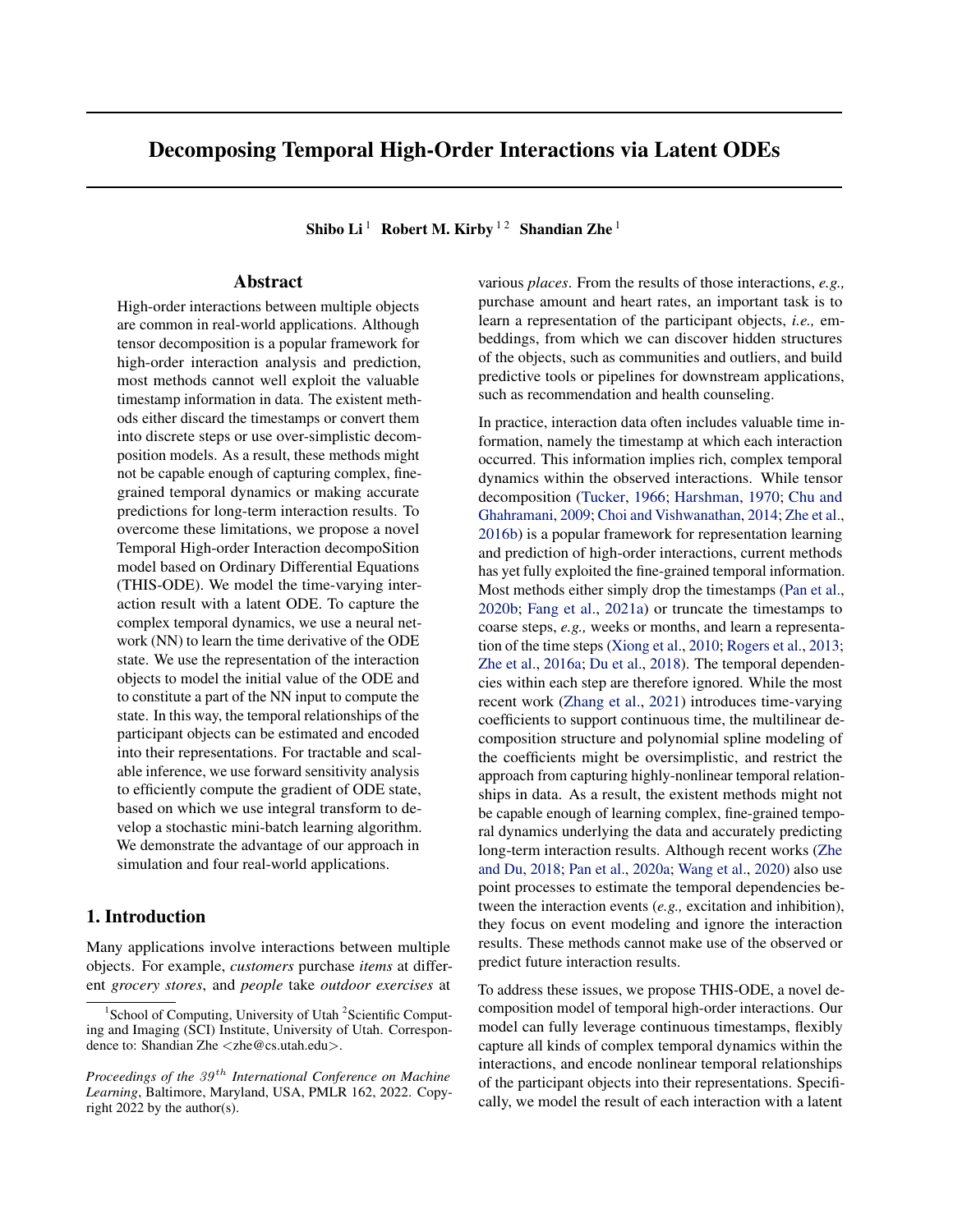Ordinary Differential Equation (ODE). In order to capture the complex temporal dynamics, we use a neural network (NN) to model the time derivative of the ODE state. The representations of the participant objects are then used to model the initial value of the ODE and serve as a part of the input to the NN to calculate the state. In this way, the ODE is governed by the participants' representations and the nonlinear temporal relationship of the participants can thereby be captured and absorbed into these representations. For tractable inference, we use sensitivity analysis to solve an augmented ODE system that simultaneously evolve each state and its partial derivatives w.r.t. the initialization and model parameters. In doing so, we can efficiently compute the total derivative of the state at any time point. We then embed this computation procedure into a scalable stochastic optimization framework to maximize the log joint probability of the model. To further improve the efficiency, we use integral transform to align the ending time and jointly solve all the ODEs in the mini-batch at a single timestamp.

For evaluation, we examined THIS-ODE in both simulation and real-world applications. The simulation experiments show that THIS-ODE can accurately capture the underlying complex dynamics, and the learned representations further reflected the hidden structures of the objects. We then examined THIS-ODE in four real-world applications. In terms of prediction accuracy, THIS-ODE nearly always outperforms the competing methods by a large margin, in predicting long-term interaction results where the test time frame do not overlap with the training time frame.

#### 2. Notations and Background

Suppose our data consists of interaction results between K types of objects (*e.g., customers*, *products*, and *stores*). For each type k, there are  $d_k$  objects. We use integers to index these objects, and so a particular interaction is indexed by a tuple  $\mathbf{i} = (i_1, \dots, i_K)$  where  $1 \leq i_k \leq d_k$ for each k. We denote the interaction result (*e.g.,* purchase amount) by  $m_i \in \mathbb{R}$ . In practice, the timestamp information is also associated with the observed interaction results. Hence, we denote by  $m_i(t)$  the result of interaction i at time  $t$ . Assume we have observed  $N$  interactions results and their timestamps. We denote the dataset by  $\mathcal{D} = \{(\mathbf{i}_1, t_1, y_1), \dots, (\mathbf{i}_N, t_N, y_N)\}\$ , where each  $y_n$  is a (noisy) observation of  $m_{\mathbf{i}_n}(t_n)$ . Note that the indices of the interactions  $\{\mathbf{i}_1, \dots \mathbf{i}_N\}$  can have duplications. In other words, a particular interaction might have a sequence of results at different timestamps. For example, when one is taking exercise (*e.g.,* yoga or running), their heart rate can vary along with time. Given the data  $D$ , we want to learn a representation for each participant object, and use the representations to reconstruct the observed and to predict future interaction results at different time points, *i.e.,*

decomposition. We denote by  $\mathbf{u}_j^k \in \mathbb{R}^{r_k}$  the representation of the j-th object of type k, where  $r_k$  is the dimension of the representation.

To decompose high-order interactions, a commonly used approach is tensor decomposition. We can view each object type  $k$  as one tensor mode and construct a  $K$ -mode tensor  $\mathcal{M} \in \mathbb{R}^{d_1 \times \ldots \times d_K}$ , where each entry corresponds to a particular interaction. The classical Tucker decomposi-tion [\(Tucker,](#page-10-0) [1966\)](#page-10-0) models that  $\mathcal{M} = \mathcal{W} \times_1 \mathbf{U}^1 \times_2 \ldots \times_K$  $\mathbf{U}^K$  where  $\mathcal{W} \in \mathbb{R}^{r_1 \times \ldots \times r_K}$  is parametric core tensor, each  $U<sup>k</sup>$  consists of the representations of all the objects in mode k (of size  $d_k \times r_k$ )), and  $\times_k$  is the tensor-matrix multiplica-tion at mode k [\(Kolda,](#page-9-8) [2006\)](#page-9-8). If we set  $r_1 = \ldots = r_K = r$ and  $W$  to be diagonal, Tucker decomposition is reduced to the popular CANDECOMP/PARAFAC (CP) decomposition [\(Harshman,](#page-9-0) [1970\)](#page-9-0),

<span id="page-1-0"></span>
$$
\mathcal{M} = \sum_{j=1}^{r} \lambda_j \cdot \mathbf{U}^1[:, j] \circ \dots \circ \mathbf{U}^K[:, j], \tag{1}
$$

where  $\{\lambda_1, \ldots, \lambda_r\}$  correspond to the diagonal elements of  $W, \mathbf{U}^k[:, j]$  is the *j*-the column of  $\mathbf{U}^k$ , and  $\circ$  is the vector outer-product. The representations can be estimated by minimizing a loss (*e.g.,* square loss) on the observed entry values. When the tensor is not fully observed (which is often the case), we can use the element-wise decomposition form. In spite of their popularity, CP and Tucker decomposition only estimate a multilinear relationship between the objects in terms of their representations. To flexibly estimate all kinds of relationships, including highly nonlinear ones, [\(Xu](#page-10-7) [et al.,](#page-10-7) [2012;](#page-10-7) [Zhe et al.,](#page-10-8) [2015;](#page-10-8) [2016a\)](#page-10-3) model the value of each entry  $m_i$  as an unknown function of the representations of corresponding objects in each mode and assign a Gaussian process prior [\(Rasmussen and Williams,](#page-9-9) [2006\)](#page-9-9),

$$
m_{\mathbf{i}} = g(\mathbf{u}_{i_1}^1, \dots, \mathbf{u}_{i_K}^K) \sim \mathcal{GP}(0, \kappa(\cdot, \cdot)) \tag{2}
$$

where  $\kappa(\cdot, \cdot)$  is a kernel function.

To incorporate temporal information, current methods usually bin the timestamps into  $L$  steps according to a specified interval, *e.g.,* one day or one week, and then augment the tensor with a time mode [\(Xiong et al.,](#page-10-2) [2010;](#page-10-2) [Rogers](#page-9-5) [et al.,](#page-9-5) [2013;](#page-9-5) [Zhe et al.,](#page-10-8) [2015;](#page-10-8) [2016a;](#page-10-3) [Du et al.,](#page-9-6) [2018\)](#page-9-6),  $\overline{\mathcal{M}} \in \mathbb{R}^{d_1 \times \ldots \times d_K \times L}$ , where a representation  $s_j$  is introduced for each time step  $j$  ( $1 \le j \le L$ ). Then we can apply an arbitrary tensor decomposition approach to estimate all the representations. To better capture the temporal dependencies, we can further model the dynamics between the time-step representations, *e.g.,* via a conditional prior over consecutive steps,  $p(\mathbf{t}_{i+1}|\mathbf{t}_i) = \mathcal{N}(\mathbf{t}_{i+1}|\mathbf{t}_i, v\mathbf{I})$  [\(Xiong](#page-10-2) [et al.,](#page-10-2) [2010\)](#page-10-2) and/or recurrent neural networks.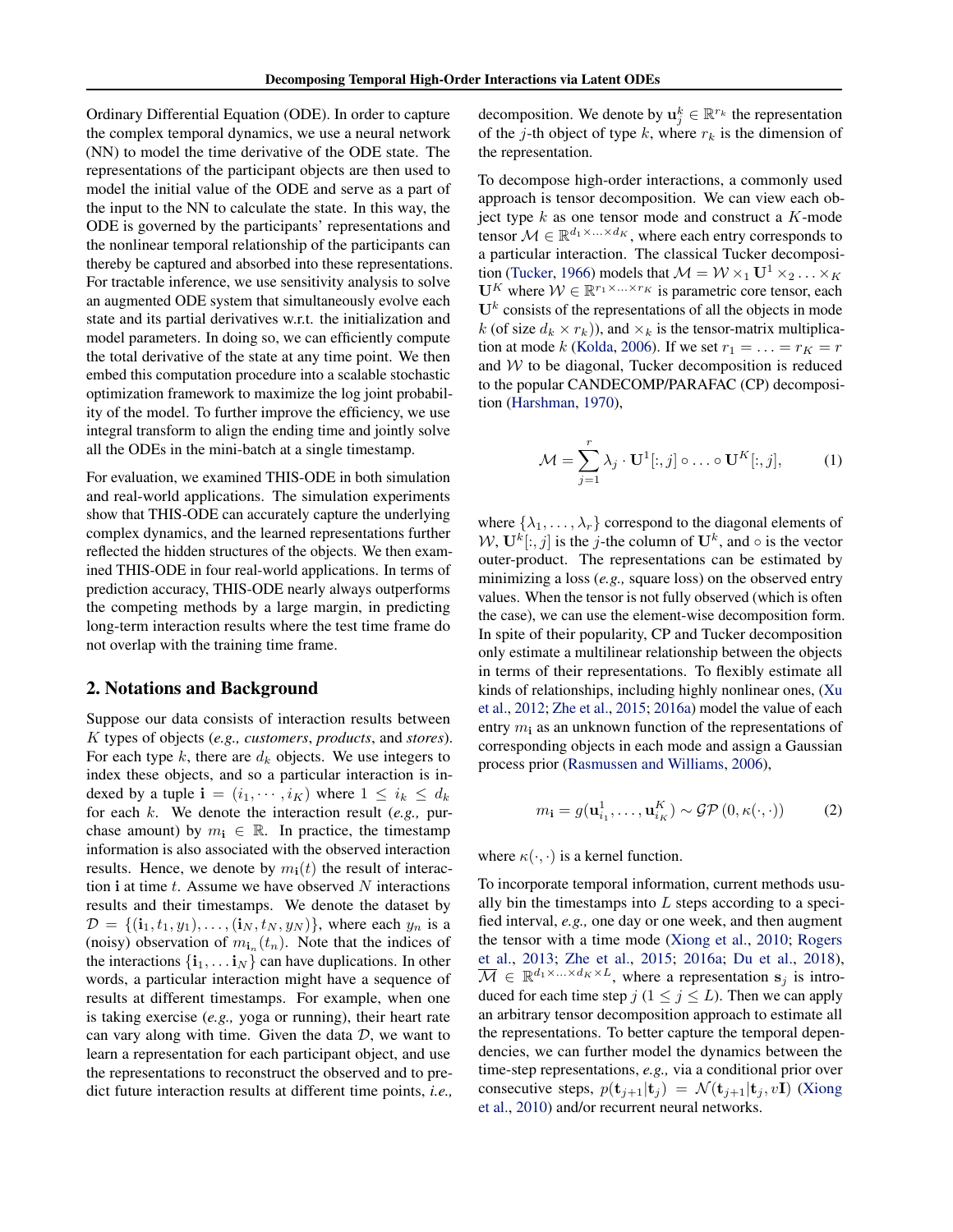<span id="page-2-0"></span>

Figure 1. A graphical representation of THIS-ODE.

## 3. Model

Despite the success of existing methods, they are still not capable enough of capturing complex, fine-grained temporal dynamics and relationships from data. The discrete time steps actually lose the accurate time point information and ignore the temporal dynamics within each step, which can hurt prediction accuracy of the interaction results (especially for long-term results). Although the most recent work [\(Zhang et al.,](#page-10-4) [2021\)](#page-10-4) introduces a continuous-time coefficients in the CP framework (*i.e.*,  $\{\lambda_j\}$  in [\(1\)](#page-1-0)), its multilinear form and polynomial temporal/trend modeling might be inadequate to estimate complex, highly nonlinear dynamics and relationships between the interaction objects. To address these issues, we propose THIS-ODE, a continuoustime decomposition model based on ordinary differential equations, presented as follows. A graphical illustration is given by Fig. [1.](#page-2-0)

Specifically, for each particular interaction i, we model the evolution of the interaction result  $m_i(t)$  as the trajectory of an unknown latent ODE system, which is governed by the representations of the participant objects  $\mathbf{v}_i = \{\mathbf{u}_{i_1}^1, \dots, \mathbf{u}_{i_K}^K\},$ 

$$
\begin{cases}\n\frac{\mathrm{d}m_{\mathbf{i}}(t)}{\mathrm{d}t} = f(m_{\mathbf{i}}(t), \mathbf{v}_{\mathbf{i}}, t) \\
m_{\mathbf{i}}(0) = \beta(\mathbf{v}_i)\n\end{cases}
$$
\n(3)

where  $f(\cdot)$  is the time derivative of the state, and  $m_i(0)$ is the initial state. Here  $\beta(\cdot)$  is a function that can be the element-wise form of any static decomposition model, *e.g.,* the CP model in [\(1\)](#page-1-0). Clearly, the ODE system deals with continuous time information in a natural way. In order to flexibly learn all kinds of complex dynamics within the observed sequence, we model  $f(\cdot)$  as a neural network (NN) parameterized by  $\theta$ . As we can see, the initial state and the time derivative are both determined by  $v_i$  — the representations of the participant objects. For the latter,  $v_i$  is a part of the input to the derivative function  $f(\cdot)$  and hence influences the evolution of the state. In this way, both the static and nonlinear temporal relationships can be captured and encoded into the learned representations.

Given the system, the state at an arbitrary time point  $t$  is computed by  $m_i(t) = m_i(0) + \int_0^t f_{\theta}(m_i(s), \mathbf{v_i}, s) ds$ . Although in general this integration is analytically intractable (note  $m_i$  is also an input to  $f$ ), we can use numerical ODE solvers to solve it. There are many general-purpose solvers, such as those based on Runge-Kutta methods [\(Dormand and](#page-9-10) [Prince,](#page-9-10) [1980\)](#page-9-10). Being developed for decades by the numerical computation community, these solvers are mature and reliable, allowing a flexible trade-off between the efficiency and numerical precision.

Given the dataset  $D = \{({\bf i}_1, t_1, y_1), \dots, ({\bf i}_N, t_N, y_N)\}\,$ , we use the Gaussian likelihood for each observed interaction result  $y_n$   $(1 \leq n \leq N)$ ,

<span id="page-2-1"></span>
$$
p(y_n|m_{\mathbf{i}_n}(t_n)) = \mathcal{N}\left(y_n|m_{\mathbf{i}_n}(t_n), \nu^{-1}\right) \tag{4}
$$

<span id="page-2-2"></span>where  $\nu$  is the inverse variance of the Gaussian noise. We further assign a Gamma prior distribution over  $\nu$  and a standard Gaussian prior over the representations. The joint probability of our model is then given by

$$
p(\mathcal{U}, \nu, \mathcal{D}|\boldsymbol{\theta}) = \prod_{k=1}^{K} \prod_{j=1}^{d_k} \mathcal{N}(\mathbf{u}_j^k | \mathbf{0}, \mathbf{I}) \cdot \text{Gam}(\nu | a_0, b_0)
$$

$$
\cdot \prod_{n=1}^{N} \mathcal{N}(y_n | m_{\mathbf{i}_n}(t_n), \nu^{-1}) \tag{5}
$$

where  $\mathcal{U} = {\mathbf{u}_j^k}_{1 \leq k \leq K, 1 \leq j \leq d_k}$  is the collection of all the representations, and  $a_0$  and  $b_0$  are the shape and rate parameters of the Gamma prior. We can set  $a_0$  and  $b_0$  to small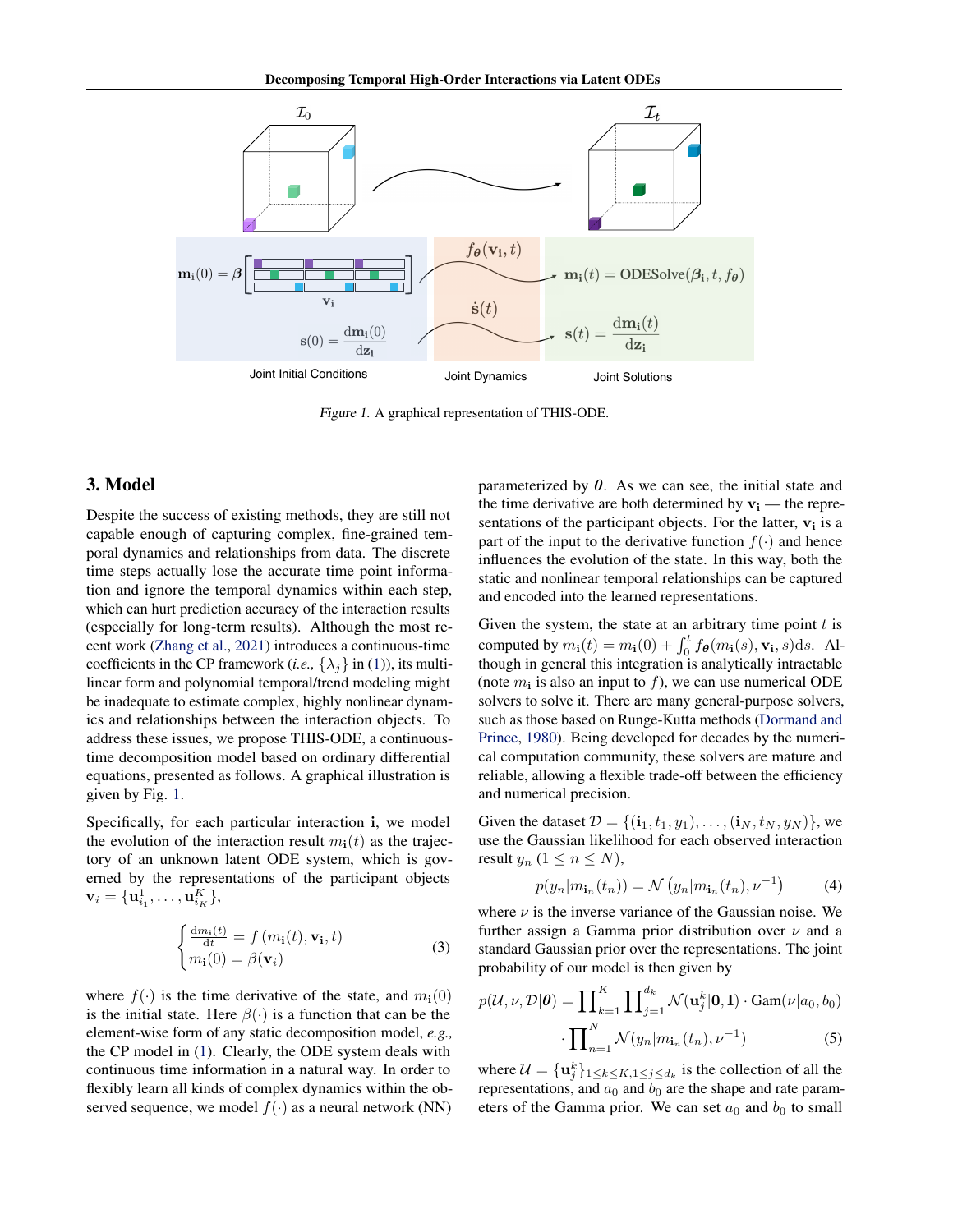values to make the Gamma prior weakly informative or uninformative (*e.g.*,  $a_0 = b_0 = 10^{-3}$ ).

# 4. Algorithm

Now we present the model estimation algorithm. Given the joint probability [\(5\)](#page-2-1), we conduct maximum-a-posterior (MAP) estimation to learn the representations  $U$ , NN parameters  $\theta$ , and the other parameters (*e.g.*, those for  $\beta(\cdot)$ ). However, a critical challenge here is to compute the gradient of the log-likelihood for each data point  $y_n$ ,

$$
J(m_{\mathbf{i}_n}(t_n)) = \log p(y_n|m_{\mathbf{i}_n}(t_n)).\tag{6}
$$

Since the state  $m_{\mathbf{i}_n}(t_n)$  is obtained from an integration of the nonlinear dynamics, its gradient w.r.t the related model parameters, *e.g.*,  $v_i$  and  $\theta$ , is analytically intractable. To tackle this challenge, we use forward sensitivity analysis to evolve an augmented ODE system that includes the partial derivative of the state w.r.t to the model parameters and the initialization, based on which, we can efficiently calculate the total derivative of the state at any time point. We then develop an efficient stochastic min-batch learning algorithm.

#### 4.1. Forward Sensitivity Analysis

Specifically, let us denote by  $\eta$  all the model parameters we want to estimate. For notation convenience, we drop the subscript  $n$  in [\(6\)](#page-3-0) and consider a general case — for interaction i we observed  $y$  at time  $t$  and have the likelihood,

$$
J(m_{\mathbf{i}}(t), \boldsymbol{\eta}) = \log p(y_{\mathbf{i}}(t)|m_{\mathbf{i}}(t)) = \log \mathcal{N}(y|m_{\mathbf{i}}(t), \nu^{-1}).
$$

According to the chain rule, we have

$$
\frac{\mathrm{d}J}{\mathrm{d}\eta} = \frac{\partial J}{\partial \eta} + \frac{\partial J}{\partial m_{\mathbf{i}}(t)} \cdot \frac{\mathrm{d}m_{\mathbf{i}}(t)}{\mathrm{d}\eta}.\tag{7}
$$

The partial gradients  $\frac{\partial J}{\partial \eta}$  and  $\frac{\partial J}{\partial m_1(t)}$  are easy to compute while the bottleneck is the state gradient,  $\frac{dm_i(t)}{d\eta}$ . According to [\(3\)](#page-2-2), the state at any time  $t$  is determined by both the initial state and the parameters that control the dynamics, *i.e.*,  $m_i(t) = m_i(m_i^0, \eta, t)$  where  $m_i^0 \triangleq m_i(0)$ . Note that only a part of parameters in  $\eta$ , namely,  $v_i$  and  $\theta$ , actually control the dynamics  $f$ . For presentation convenience, we still draw the dependency to the entire  $\eta$ . Since the initial state is also computed from  $\eta$  (see [\(3\)](#page-2-2)), the total derivative of the state w.r.t. the model parameters is given by

$$
\frac{\mathrm{d}m_{\mathbf{i}}(t)}{\mathrm{d}\eta} = \frac{\partial m_{\mathbf{i}}(t)}{\partial \eta} + \frac{\partial m_{\mathbf{i}}(t)}{\partial m_{\mathbf{i}}^0} \cdot \frac{\mathrm{d}m_{\mathbf{i}}^0}{\mathrm{d}\eta}.\tag{8}
$$

While  $\frac{dm_1^0}{d\eta} = \frac{d\beta}{d\eta}$  can be computed analytically, the partial derivatives  $\left[\frac{\partial m_1(t)}{\partial m_1^0}; \frac{\partial m_1(t)}{\partial \eta}\right]$  do not have closed forms. These partial derivatives are called the *sensitivity* of the system, which we denote by  $s_i(t)$ . Let us define  $z_i = [m_i^0; \eta]$ , and then  $\mathbf{s_i}(t) = \frac{\partial m_i(t)}{\partial \mathbf{z_i}}$ . To compute the sensitivity, based on [\(3\)](#page-2-2), we observe that

$$
\frac{\mathrm{d}}{\mathrm{d}t}\frac{\partial m_{\mathbf{i}}(t)}{\partial \mathbf{z}_{\mathbf{i}}} = \frac{\partial}{\partial \mathbf{z}_{\mathbf{i}}} \frac{\mathrm{d}m_{\mathbf{i}}(t)}{\mathrm{d}t} = \frac{\partial f}{\partial m_{\mathbf{i}}(t)} \underbrace{\frac{\partial m_{\mathbf{i}}(t)}{\partial \mathbf{z}_{\mathbf{i}}} + \frac{\partial f}{\partial \mathbf{z}_{\mathbf{i}}}.
$$

<span id="page-3-0"></span>Note that since  $\frac{\partial f}{\partial m_1^0} = 0$ , we have  $\frac{\partial f}{\partial z_1} = [0; \frac{\partial f}{\partial \eta}]$ . Incorporating the initial condition, we can construct another ODE system that characterizes how the sensitivity evolves,

$$
\begin{cases}\n\frac{d\mathbf{s_i}(t)}{dt} = \frac{\partial f}{\partial m_i(t)} \mathbf{s_i}(t) + \frac{\partial f}{\partial \mathbf{z_i}} \\
\mathbf{s_i}(0) = \frac{dm_i^0}{d\mathbf{z_i}},\n\end{cases}
$$
\n(9)

where  $\frac{dm_1^0}{dz_1} = \left[1; \frac{d\beta}{d\eta}\right]$ . Therefore, we can merge [\(9\)](#page-3-1) and [\(3\)](#page-2-2) to obtain an augmented ODE system,

<span id="page-3-2"></span><span id="page-3-1"></span>
$$
\begin{cases} \frac{\mathrm{d}\mathbf{h}_{i}(t)}{\mathrm{d}t} = \boldsymbol{\alpha}(\mathbf{h}_{i}, t) \\ \mathbf{h}_{i}(0) = \mathbf{h}_{i}^{0}, \end{cases}
$$
 (10)

where the state  $\mathbf{h}_{i}(t) = [m_{i}(t); \mathbf{s}_{i}(t)], \alpha(\mathbf{h}_{i}, t) =$  $\left[\frac{dm_i}{dt}; \frac{ds_i}{dt}\right]$  and  $\mathbf{h_i^0} = [m_i^0; \mathbf{s_i}(0)].$ 

To compute the log-likelihood  $J$  and its gradient, we just solve [\(10\)](#page-3-2) forward, read out  $\mathbf{h}_{i}(t)$ , and then apply [\(8\)](#page-3-3) in [\(7\)](#page-3-4).

## <span id="page-3-6"></span>4.2. Time Alignment for Efficient Stochastic Mini-Batch Optimization

<span id="page-3-4"></span>Next, to scale to a large number of observations, we develop a stochastic mini-batch optimization algorithm based on the sensitivity analysis. Each step, we randomly sample a mini-batch of  $B$  observed interactions  $B = \{(\mathbf{i}_{n_1}, t_{n_1}, y_{n_1}), \dots, (\mathbf{i}_{n_B}, t_{n_B}, y_{n_B})\}$  and update the parameters with a stochastic gradient, namely the gradient of an unbiased stochastic estimate of the log joint probability,

<span id="page-3-5"></span>
$$
\widehat{\mathcal{L}} = \log(\text{Prior}) + \frac{N}{B} \sum_{j=1}^{B} J(m_{\mathbf{i}_{n_j}}(t_{n_j})). \tag{11}
$$

To compute  $\frac{d\mathcal{L}}{d\eta}$ , we need to solve B augmented ODE sys-tems in the form of [\(10\)](#page-3-2) to compute each state  $h_{i_{n_j}}$  at the corresponding timestamp  $t_{n_j}$ . While we can sequentially solve these systems, it can be very inefficient because we cannot fully leverage highly-optimized numerical linear algebra libraries, say for parallel computation on GPUs. Therefore, we consider merging the  $B$  systems into one ODE system, where the state is  $h(t)$  =  $[\mathbf{h}_{i_{n_1}}(t); \dots; \mathbf{h}_{i_{n_B}}(t)]$ . Then we solve one ODE, which is equivalent to jointly solving the original  $B$  systems.

<span id="page-3-3"></span>However, this is still inefficient in that it involves too much additional state computation. Specifically, for the original B ODE systems, we are interested in their states at different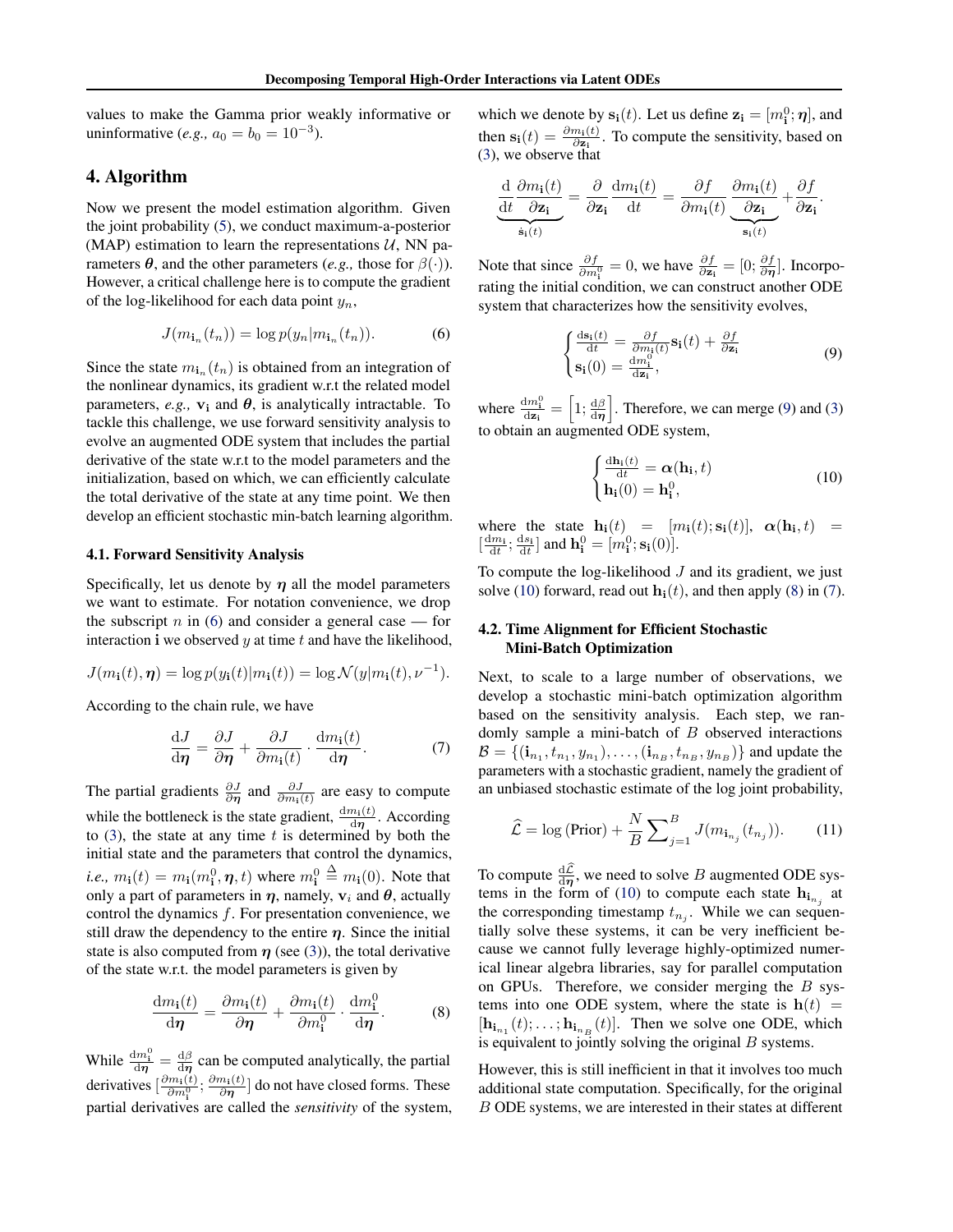timestamps, namely  $\{\mathbf{h}_{\mathbf{i}_{n_j}}(t_{n_j})|1 \leq j \leq B\}$  where  $t_{n_j}$ varies across  $j$ . When we merge these the states into one joint state h, we have to solve h at all the B timestamps, *i.e.,*  ${\bf h}(t_{n_j})|1 \leq j \leq B$  and then read out the corresponding sub-states at the designated timestamps. This is equivalent to solving every original ODE at all the  $B$  timestamps, which gives  $B^2$  states in total,  $\{\mathbf{h}_{\mathbf{i}_{n_j}}(t_{n_k}) | 1 \leq k, j \leq B\}$ . However, we only need  $B$  states. Therefore, it can waste too much computational expense. For a concrete example, consider a commonly used mini-batch size  $B = 100$ . With this method, we have to solve  $10<sup>4</sup>$  states although we only need 1% of them.

To tackle this problem, we use an integral transform to align the ending time for solving the ODEs in the mini-batch so as to avoid computing unnecessary states. Specifically, we specify a unified ending time  $t_e$ . For each interaction  $\mathbf{i}_l$  in the mini-batch  $(l \in \{n_1, \ldots, n_B\})$ , we modify the ODE system for  $h_{i_l}$  such that, the state of the new system, denoted by  $\mathbf{h}_{i_l}$ , satisfies  $\mathbf{h}_{i_l}(t_e) = \mathbf{h}_{i_l}(t_l)$  (note that  $t_l$  is the target timestamp and varies across  $l$ ). To do so, we observe that, according to [\(10\)](#page-3-2),

$$
\mathbf{h}_{i_l}(t_l) = \mathbf{h}_{i_l}(0) + \int_0^{t_l} \alpha(\mathbf{h}_{i_l}(\tau), \tau) d\tau
$$

$$
= \mathbf{h}_{i_l}(0) + \int_0^{t_e} \frac{t_l}{t_e} \alpha\left(\mathbf{h}_{i_l}(\frac{t_l}{t_e}s), \frac{t_l}{t_e}s\right) ds, \qquad (12)
$$

where the second line is obtained via a transform of the integration variable,  $s = \frac{t_e}{t_l} \tau$ . Accordingly, we can define  $\widetilde{\mathbf{h}}_{i_l}(s) = \mathbf{h}_{i_l}(\frac{t_l}{t_e}s)$ , and the ODE system for  $\widetilde{\mathbf{h}}_{i_l}$  is given by

$$
\begin{cases}\n\frac{\mathrm{d}\widetilde{\mathbf{h}}_{i_l}(s)}{\mathrm{d}s} = \frac{t_l}{t_e} \alpha(\widetilde{\mathbf{h}}_{i_l}, \frac{t_l}{t_e}s) \\
\widetilde{\mathbf{h}}_{i_l}(0) = \mathbf{h}_{i_l}(0).\n\end{cases}
$$
\n(13)

Obviously, we have  $\mathbf{h}_{i_l}(t_e) = \mathbf{h}_{i_l}(t_l)$ . We then merge the modified ODE system [\(13\)](#page-4-0) for every interaction in the mini-batch into one ODE system, where the state h is the concatenation of  $\{\mathbf{h}_{i_l} | l \in \{n_1, \ldots, n_B\}\}\.$  In this way, we only need to solve h for one timestamp  $t_e$ , which is equivalent to solving B target states  $\{h_{i_l}(t_l)\}\$  simultaneously. We do not need to solve h for any additional timestamps. Therefore, the cost can be largely reduced. While the choice of the ending time  $t_e$  can be arbitrary, for convenience we simply set  $t_e = 1$  in our implementation.

During the model estimation, except the sensitivity, all the other partial derivatives, such as  $\frac{\partial \bar{J}}{\partial \eta}$  and  $\frac{\partial f}{\partial m_i(t)}$  can be conveniently and efficiently computed by automatic differential libraries, such as PyTorch [\(Paszke et al.,](#page-9-11) [2019\)](#page-9-11). Moreover, each data point only associates with a part of the model parameters and so many elements of the partial derivatives and sensitivities are zero. For example, the data point  $y_l$ is a noisy observation of the interaction  $\mathbf{i}_l$ 's result at timestamp  $t_l$ , namely  $m_{\mathbf{i}_l}(t)$ . This interaction result is calculated

<span id="page-4-1"></span>Algorithm 1 THIS-ODE

**Input:**  $\mathcal{D} = \{(\mathbf{i}_1, t_1, y_1), \cdots, (\mathbf{i}_N, t_N, y_N)\}\$ **Initialize:**  $U$ ,  $\theta$  and other parameters repeat

Randomly sample a mini-batch  $\beta$  from  $\mathcal{D}$ .

For each interaction  $\mathbf{i}_l \in \mathcal{B}$ , construct an augmented ODE system [\(13\)](#page-4-0) that includes both the state and sensitivity.

Merge all the ODEs into one and solve the joint state h to ending time  $t_e$ .

Read out the sub-states  $\{\mathbf{h}_{i_l}(t_l) = \mathbf{h}_{i_l}(t_e) | i_l \in \mathcal{B}\}\$ from  $h(t_e)$  and compute the stochastic gradient  $\frac{\partial \mathcal{L}}{\partial \eta}$ according to  $(11)$ ,  $(7)$ , and  $(8)$ .

 $\boldsymbol{\eta} \leftarrow \boldsymbol{\eta} + \gamma \cdot \frac{\partial \mathcal{L}}{\partial \boldsymbol{\eta}}$ 

until the maximum number of epcohes has been finished or other stopping criteria are met

based on  $\mathbf{v}_{\mathbf{i}_l} = {\mathbf{u}_{i_{l_1}}^1, \dots, \mathbf{u}_{i_{l_K}}^K}$  — the representations of the participant objects in  $\mathbf{i}_l$ , and is irrelevant to the representations of other objects, *i.e.*,  $\mathcal{U} \setminus \mathbf{v}_{i_l}$ ; see [\(3\)](#page-2-2). For the latter, the corresponding elements in the partial derivatives and sensitivity related to  $m_{i_l}$  are therefore zero. To further save the memory usage and computational cost, we use sparse matrices during the ODE solving and optimization. The model estimation is summarized in Algorithm [1.](#page-4-1)

## 4.3. Algorithm Complexity

<span id="page-4-0"></span>Our algorithm conducts stochastic mini-batch optimization to learn the representations of interaction objects  $U$ , ODE parameters  $\theta$ , and the other parameters. To do so, at each step, our algorithm samples a mini-batch of B observed interactions, solve a joint ODE system to time  $t_e$ , with which to compute the stochastic gradient and to update the model parameters. The joint ODE is obtained by merging B (augmented) ODE systems in the form of [\(13\)](#page-4-0), each of which is for a particular interaction in the mini-batch and the dimension of state is  $p + 1$ , where p is the number of parameters. Hence, the state dimension of the joint system is  $B(p+1)$ . The time complexity is thereby  $\mathcal{O}((p+1)BT)$ , where  $T$  is the number of integration steps in the ODE solver. It is linear in the mini-batch size. The space complexity is  $\mathcal{O}(B(p+1))$ , which is to store the state at each step when solving the joint ODE.

## 5. Related Work

A variety of tensor decomposition methods have been proposed, such as [\(Tucker,](#page-10-0) [1966;](#page-10-0) [Harshman,](#page-9-0) [1970;](#page-9-0) [Chu and](#page-9-1) [Ghahramani,](#page-9-1) [2009;](#page-9-1) [Sutskever et al.,](#page-9-12) [2009;](#page-9-12) [Hoff,](#page-9-13) [2011;](#page-9-13) [Kang et al.,](#page-9-14) [2012;](#page-9-14) [Yang and Dunson,](#page-10-9) [2013;](#page-10-9) [Choi and Vish](#page-9-2)[wanathan,](#page-9-2) [2014;](#page-9-2) [Du et al.,](#page-9-6) [2018;](#page-9-6) [Fang et al.,](#page-9-4) [2021a\)](#page-9-4). Most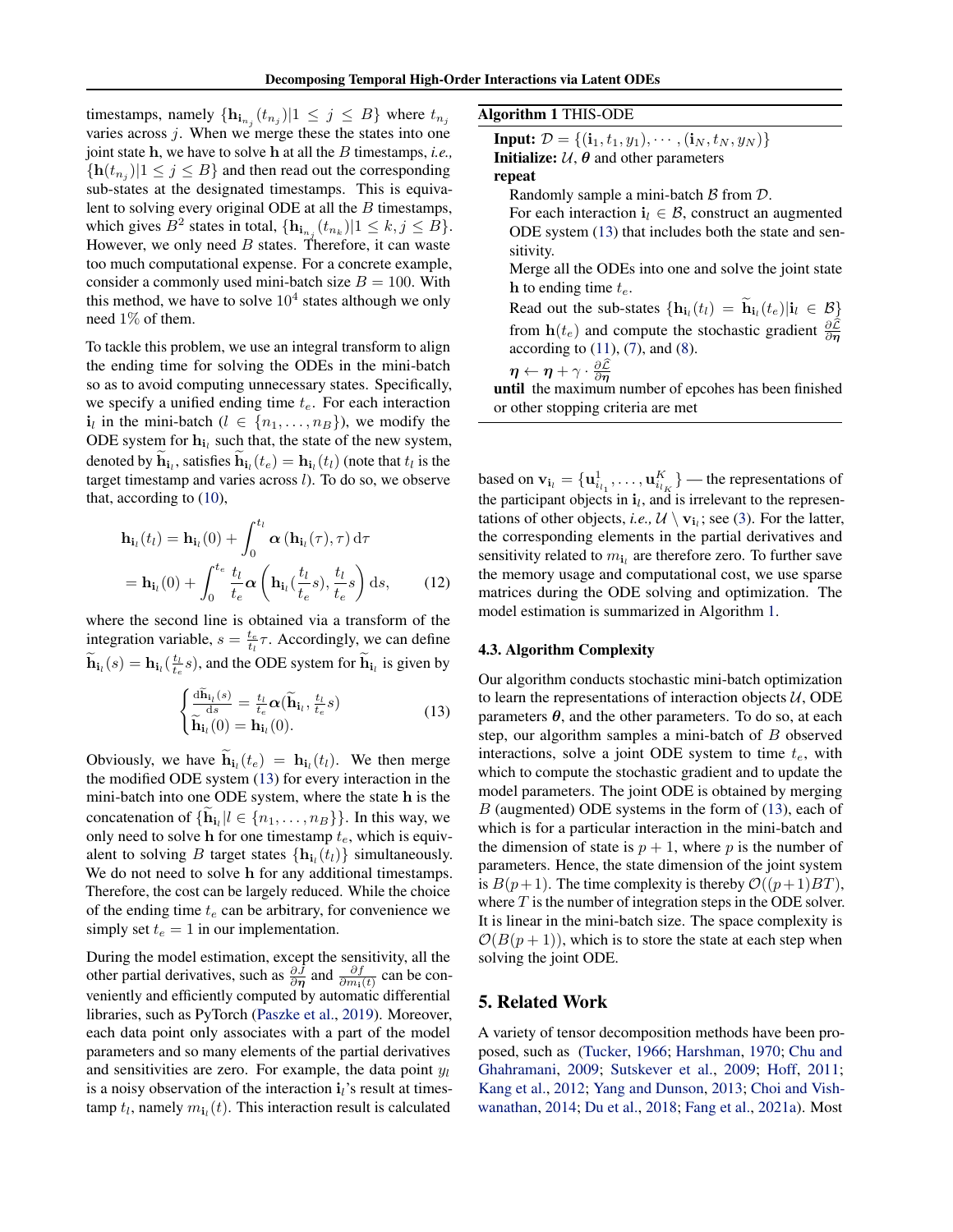of these methods are based on a multilinear decomposition model, such as Tucker [\(Tucker,](#page-10-0) [1966\)](#page-10-0) and CP [\(Harshman,](#page-9-0) [1970\)](#page-9-0). To grasp complex, nonlinear relationships from data, recent works have developed nonlinear decomposition models based on Gaussian processes (GPs) or neural networks, such as [\(Xu et al.,](#page-10-7) [2012;](#page-10-7) [Zhe et al.,](#page-10-3) [2016a;](#page-10-3)[b;](#page-10-1) [Liu et al.,](#page-9-15) [2018;](#page-9-15) [Pan et al.,](#page-9-3) [2020b;](#page-9-3) [Liu et al.,](#page-9-16) [2019;](#page-9-16) [Tillinghast and Zhe,](#page-10-10) [2021;](#page-10-10) [Fang et al.,](#page-9-17) [2021b;](#page-9-17) [Tillinghast et al.,](#page-9-18) [2022\)](#page-9-18). To incorporate time information, existent methods usually use discrete time steps and augment the tensor with a time mode. *e.g.,* [\(Xiong](#page-10-2) [et al.,](#page-10-2) [2010;](#page-10-2) [Rogers et al.,](#page-9-5) [2013;](#page-9-5) [Zhe et al.,](#page-10-8) [2015;](#page-10-8) [2016b;](#page-10-1) [Wu](#page-10-11) [et al.,](#page-10-11) [2019;](#page-10-11) [Ahn et al.,](#page-8-0) [2021;](#page-8-0) [Du et al.,](#page-9-6) [2018\)](#page-9-6). To better capture the temporal dependencies, a dynamic transition model on the time step representations is often incorporated during the tensor decomposition. For example, [Xiong et al.](#page-10-2) [\(2010\)](#page-10-2) used a conditional Gaussian prior over the successive steps, [Wu et al.](#page-10-11) [\(2019\)](#page-10-11) used recurrent neural networks, and [Ahn](#page-8-0) [et al.](#page-8-0) [\(2021\)](#page-8-0) used kernel smoothing and regularization. To support continuous-time decomposition, [Zhang et al.](#page-10-4) [\(2021\)](#page-10-4) modeled the coefficients in the CP decomposition  $({\lambda_j})_{j=1}^r$ in [\(1\)](#page-1-0)) as a time-trend function, which are parameterized by polynomial splines.

Another line of research uses point processes to model interaction events [\(Schein et al.,](#page-9-19) [2016;](#page-9-19) [Zhe and Du,](#page-10-5) [2018;](#page-10-5) [Pan](#page-9-7) [et al.,](#page-9-7) [2020a;](#page-9-7) [Wang et al.,](#page-10-6) [2020\)](#page-10-6). The temporal dependencies are learned through the modeling of the event rate function. For example, [Zhe and Du](#page-10-5) [\(2018\)](#page-10-5) used Hawkes processes to estimate the local excitation effects between the events and [Wang et al.](#page-10-6) [\(2020\)](#page-10-6) constructed a self-adaptable point process to estimate both the excitation and inhibition effects. While valuable, these methods only care about the events. They do not leverage the observed interaction results nor can predict their values.

Our method is related to the recent neural ODE work [\(Chen](#page-9-20) [et al.,](#page-9-20) [2018\)](#page-9-20), which also uses a neural network to model the ODE state derivative. However, our work differs in several aspects. First, about the motivation, our method aims to learn from temporal interaction sequences, while neural ODE is motivated to construct continuous-depth neural networks (to simplify NN architecture design, enhance the expressivity, *etc.*). Second, our method models many ODE systems altogether, where each ODE is for the sequence of one interaction and governed by the representations of the interaction objects. In this way, our method decomposes these sequences while neural ODE usually uses one ODE system to model the data and does not conduct decomposition. Third, our method uses forward sensitivity analysis for gradient computation, while neural ODE uses the adjoint state method [\(Pontryagin,](#page-9-21) [1987\)](#page-9-21), which needs to construct a backward companion ODE and sequentially solve two systems first solving the original ODE forward and then solving the adjoint ODE backward. Note that the adjoint method is efficient for *coupled*, multi-dimensional states, where evolving

the sensitivity, *i.e.,* state Jacobian, takes the time complexity  $O(d^2p)$  where d is the state dimension and p is the number of parameters, while the adjoint method only takes  $\mathcal{O}(dp)$  to compute the gradient. However, since the ODE states in our method are only scalar interaction results, *i.e.*,  $d = 1$ , and these states are non-coupled, the forward sensitivity enjoys the same complexity as the adjoint method, yet is more convenient to implement. The actual computation is even more efficient, because we do not need to sequentially solve two systems. The recent work [\(Heinonen et al.,](#page-9-22) [2018\)](#page-9-22) uses GPs and sensitivity analysis to learn ODEs from data; but it does not perform decomposition or estimate representations.

## 6. Experiment

#### <span id="page-5-1"></span>6.1. Ablation Study: Spiral Interactions

We first evaluated THIS-ODE on a synthetic task — decomposing interactions that form spiral curves. A spiral curve is controlled by two dynamic parameters: the radius  $r(t)$  and angle  $\theta(t)$ , which were simulated via different interactions. Specifically, we considered interactions among two types of objects. Each type consists of 50 objects. We generated a scalar representation for each object. For the first half of the objects in type I, their representations  $\{u_j^1 | 1 \le j \le 25\}$ were sampled from Unifrom(0.45, 0.65) and the second half from  $Uniform(1.0, 1.2)$ . The representations of the first half of the objects in type II,  $\{u_j^2 | 1 \le j \le 25\}$ , were sampled from  $\mathcal{N}(0.5, 0.1)$  and the remaining from  $\mathcal{N}(-0.5, 0.1)$ . The trajectory for a specific interaction  $\mathbf{i} = (i_1, i_2)$  is generated by

<span id="page-5-0"></span>
$$
m_{\mathbf{i}}(t) = (u_{i_1}^1 \exp(-0.5t))^{1(i_1 + i_2 \mod 2 = 0)}
$$

$$
\cdot (u_{i_2}^2 + 2\pi t)^{1(i_1 + i_2 \mod 2 = 1)}, \quad (14)
$$

where  $1(\cdot)$  is the indicator function. When  $i_1 + i_2$  is even, the interaction simulates a radius  $r(t)$ , which is an exponential decaying function, while when  $i_1 + i_2$  is odd, the interaction simulates the angle  $\theta(t)$ , which is a linear function. The radius and angle are determined by the corresponding representations,  $u_{i_1}^1$  or  $u_{i_2}^2$ . We can combine any radius and angle pair to form a spiral  $(x(t) = r(t)\cos(\theta(t)), y(t) =$  $r(t)$  sin( $\theta(t)$ )), which are parameterized by different representations. For each interaction i, we generated the interaction result  $m_i(t)$  at 50 timestamps uniformly sampled from  $[0, 5]$ . We obtained  $125K$  data points in total.

We then examined THIS-ODE in two settings. One is *interpolation*, where we used the first 1/3 and last 1/3 timestamps for training, and predicted on the 1/3 timestamps in the middle. The other is *extrapolation*, where we only used the first 1/2 timestamps for training, and predicted on the remaining 1/2 timestamps.

We compared with (1) GPTF-time [\(Zhe et al.,](#page-10-1) [2016b\)](#page-10-1), a Gaussian process tensor factorization approach adjusted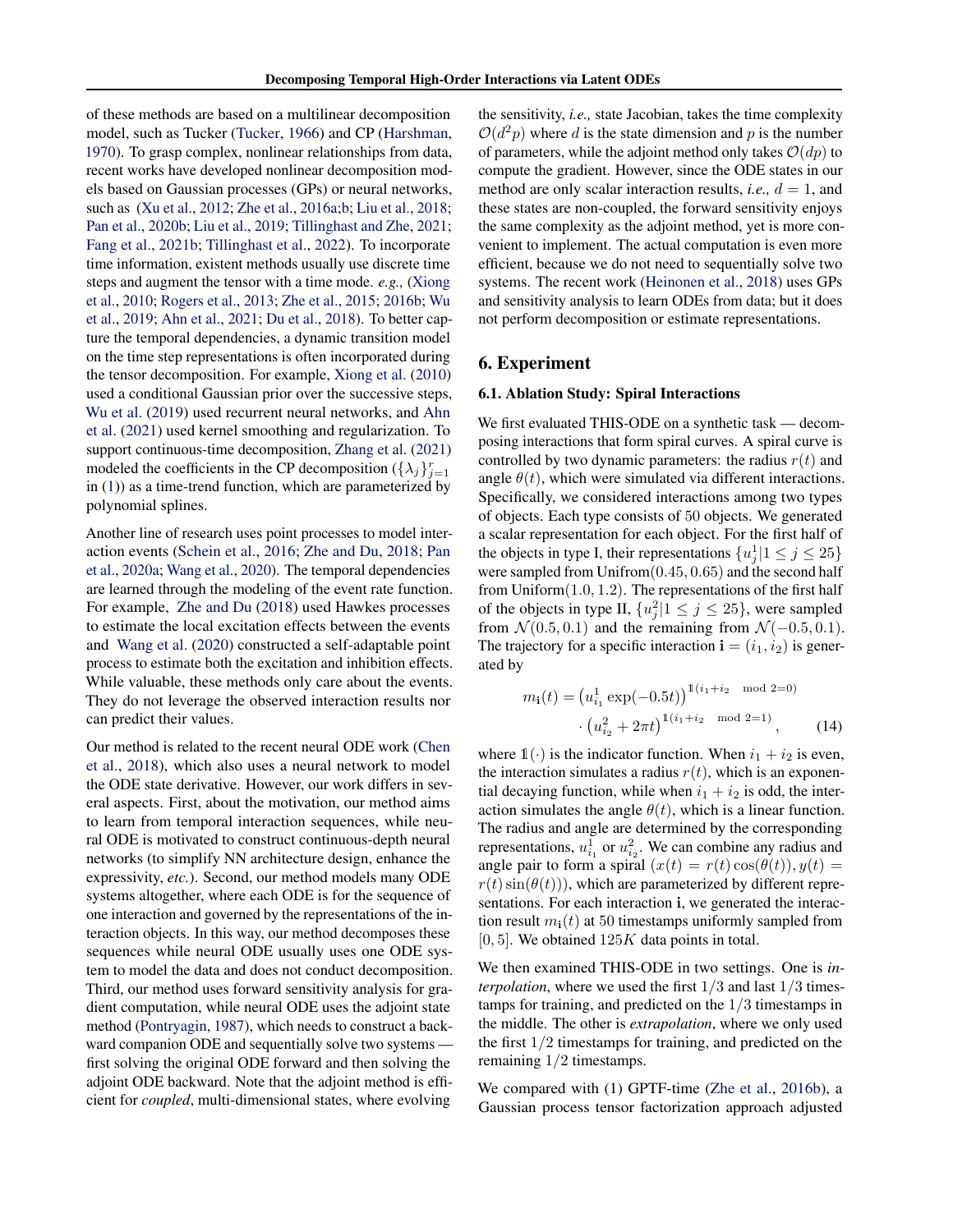Decomposing Temporal High-Order Interactions via Latent ODEs

<span id="page-6-3"></span>

Figure 2. Examples of recovered spirals (a, c) and the learned representations for type II objects (b, d) where colors indicate values.

to continuous time, where the time  $t$  is plugged into the kernel to sample the entry value as a function of both the representations and time, *i.e.*,  $m_i = g(\mathbf{u}_{i_1}^1, \dots, \mathbf{u}_{i_K}^K, t)$  and  $g \sim \mathcal{GP}(0, \kappa(\cdot, \cdot))$ . (2) NTF-time, a neural tensor factoriza-tion model [\(Liu et al.,](#page-9-16) [2019\)](#page-9-16) with the time  $t$  as an additional input, and a neural network is used to model  $q$ . All these methods were implemented with PyTorch [\(Paszke et al.,](#page-9-11) [2019\)](#page-9-11). For our method THIS-ODE, we used the Torchdiffeq library<sup>[1](#page-6-0)</sup> to solve the ODEs, with the explicit Runge-Kutta method of order 5 and a fixed step-size  $10^{-4}$ . For the initial state, we simply used the CP form for  $\beta$  (see [\(3\)](#page-2-2)). Following [\(Zhe et al.,](#page-10-1) [2016b\)](#page-10-1), we used the Square-Exponential (SE) kernel for GPTF-time and sparse variational GP approximation with 50 pseudo inputs for efficient inference. For both NTF-time and THIS-ODE, we used one layer neural network with 50 neurons and tanh activation. We ran all the methods with ADAM optimization [\(Kingma and Ba,](#page-9-23) [2014\)](#page-9-23) with learning rate  $10^{-3}$ . We ran 500 epochs, which is sufficient for convergence.

As shown in Table [1,](#page-6-1) the prediction error of THIS-ODE is much smaller than  $GPTF$ -time<sup>[2](#page-6-2)</sup> and NTF-time in both

#### <span id="page-6-2"></span><span id="page-6-0"></span><sup>1</sup><https://github.com/rtqichen/torchdiffeq>

<span id="page-6-1"></span>

|                 | Interpolation | Extrapolation |
|-----------------|---------------|---------------|
| GPTF-Time       | 0.5557        | 0.9032        |
| NTF-Time        | 0.1004        | 0.3656        |
| <b>THIS-ODE</b> | 0.0148        | 0.0746        |

Table 1. Root Mean Square Error (RMSE) of predicting dynamic interactions that form spiral curves. The time range is [0, 5].

<span id="page-6-4"></span>

|                                                | State                                                                                          | Sensitivity                                                                              |
|------------------------------------------------|------------------------------------------------------------------------------------------------|------------------------------------------------------------------------------------------|
| $RK5(w/o)$ TA)<br>RK5-ADP(w/o TA)<br>RK5(w/TA) | $1.2 \pm 0.07 \times 10^{-4}$<br>$1.0 \pm 0.1 \times 10^{-4}$<br>$1.1 \pm 0.06 \times 10^{-4}$ | $4.1 + 0.3 \times 10^{-5}$<br>$4.0 + 0.9 \times 10^{-5}$<br>$4.2 \pm 0.3 \times 10^{-5}$ |
| $RK5-ADP(w/TA)$                                | $1.1 + 0.1 \times 10^{-4}$                                                                     | $4.3 \pm 0.6 \times 10^{-5}$                                                             |

Table 2. Relative error of the state and sensitivity. "w/o TA" means without time alighment and "w/ TA" means with time alignment. The original time range is [0, 5], and the range after time alignment is [0, 1]. The results were averaged over ten runs.

the interpolation and extrapolation settings, showing that our method can much better capture the hidden dynamics in data. To showcase the prediction result, we examined the recovered spirals by each method, where the angle is determined by interaction  $(1, 2)$  while the radius interaction  $(2, 2)$  $(2, 2)$  $(2, 2)$ . As shown in Fig. 2 a and c, the predicted spiral by THIS-ODE almost overlaps with the ground-truth, no matter if the training points are absent in the middle (interpolation) or in the inner long tail (extrapolation). In the interpolation

<sup>&</sup>lt;sup>2</sup>We found that GPTF-time failed when jointly learning the representations and function g. This might be due to the disrupt changes of the interaction types across their indices; see [\(14\)](#page-5-0). To obtain a reasonable result, we fixed the representations as their ground-truth values for GPTF-time (but not for the other methods).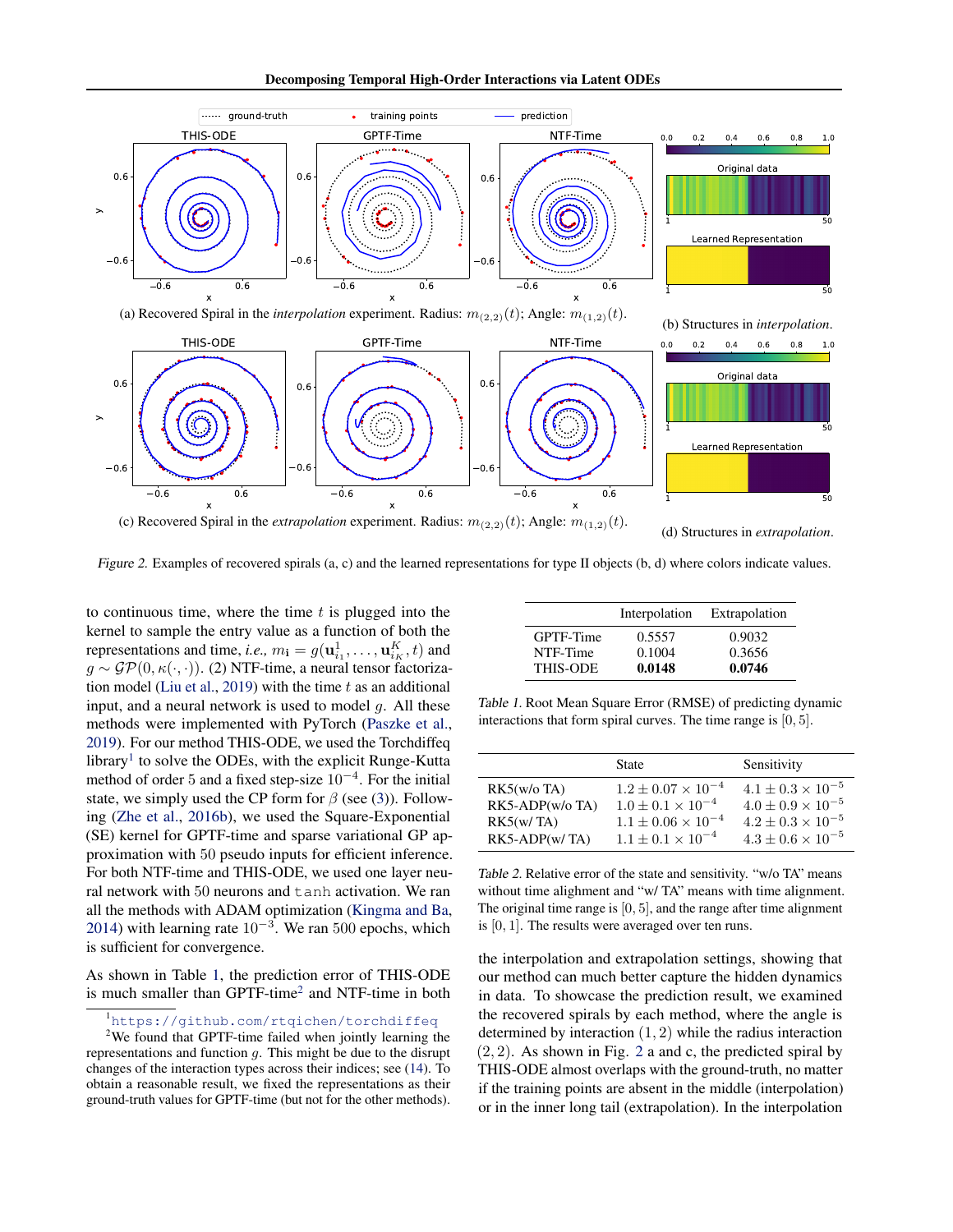setting, the predictions of GPTF-time and NTF-time deviate from the ground-truth spiral quite much, exhibiting inferior accuracy. Although in the extrapolation setting, both GPTFtime and NTF-time can well predict the spiral in the region that covers the training points, their predictions do not extend to more distant regions to recover the inner long tail of the ground-truth, showing a failure to extrapolate. To give more details, we show the prediction of each interaction separately (*i.e.,* radius and angle) in the Appendix (Figure [3,](#page-12-0) [4\)](#page-13-0). We then examined the representation learning results. In Fig. [2](#page-6-3) b and d, we show the learned representations by THIS-ODE for the type II objects, *i.e.*,  $\{u_j^2 | 1 \le j \le 50\}$ , and the original data. For a better contrast, both the learned representations and the original data were normalized to  $[0, 1]$ . As we can see, these representations accurately reflect the hidden clusters of the objects in the original data: object 1-25 are in the first cluster and 26-50 in the second cluster. It demonstrates that our method can discover the structural knowledge underlying the data and encode this knowledge into the learned representations.

We then verified the accuracy of the proposed time alignment method (see Sec. [4.2\)](#page-3-6). We randomly set all the model parameters, and then used the explicit RK method of order 5 with a fixed step-size  $10^{-4}$  (RK5), and with the adaptive step-size (RK5-ADP). We ran each method with the time alignment and without time alignment, to compute the state and sensitivity (*i.e.,* state gradient) at the end time. We then used the explicit, adaptive step-size RK method of order 8, without the time alignment, to compute the result as the ground-truth. We measured the relative error of the states and sensitivity. We repeated the test for ten times, and report the average error and standard deviation in Table [2.](#page-6-4) We can see that for both solvers, applying the time alignment method gives almost the same relative error as not applying that method. This confirms our time alignment method almost has no effect on the accuracy of the solvers. But our method saves much computation (see Sec. [4.2\)](#page-3-6).

#### 6.2. Real-World Applications

Datasets. Next, we examined THIS-ODE in four real-world applications. (1) *Fit Record*<sup>[3](#page-7-0)</sup>, workout logs of EndoMondo users in outdoor exercises. We extracted three-way (user, sport-type, altitude-level) interactions among 500 users, 20 sport types, and 50 attitudes. The interaction result is the user' heart rate during the exercise, which was measured for 4000 to 6000 seconds. In total, we collected 50K heart rates and their timestamps. (2) *Beijing Air*[4](#page-7-1) , a two-way interaction dataset that records the concentration of 6 pollutants across 12 districts in Beijing between year 2013 and 2017. The concentration was measures hourly. The original dataset includes 2.45M measurements. We randomly sampled 15K continuous measurements and their timestamps for training and testing. (3) *Server Room*<sup>[5](#page-7-2)</sup>, temperature data of Poznan Supercomputing and Networking Center, under different air-conditional modes (24, 27, and 30 Celsius degrees), server power usage levels (50%, 75%, and 100%) at 34 locations. We thereby extracted three way interactions (air conditional mode, power usage level, location), and interaction result is the temperature along with time. We collected 25K temperature records and their timestamps. (4) *Indoor Condition*[6](#page-7-3) , house conditions data monitored by wireless sensor networks. We extracted two-way interactions (room, ambient condition). There are 9 rooms, such as living room and kitchen area, and 2 ambient conditions: humidity and temperature. The sensors measured the value of each interaction pair every 10 minutes. We collected 25K interaction results and their timestamps.

Methods. We compared with following typical and/or state-of-the-art temporal decomposition approaches. (1) GPTF-Time and (2) NTF-time as mentioned in Sec. [6.1,](#page-5-1) (3) CP-Time [\(Zhang et al.,](#page-10-4) [2021\)](#page-10-4) that uses polynomial splines to estimate time-varying coefficients  $\lambda$  in the CP decomposition (see [\(1\)](#page-1-0)), (4) GPTF-DTL, GPTF with discrete time steps and linear dynamics between the time steps. Specifically, the observed interaction results were organized by a tensor plus one time mode. For decomposition, we placed a conditional Gaussian prior over time-step representations,  $p(\mathbf{t}_{i+1}|\mathbf{t}_i) = \mathcal{N}(\mathbf{t}_{i+1}|\mathbf{At}_i + \mathbf{b}, v\mathbf{I})$ . This is similar to [\(Xiong et al.,](#page-10-2) [2010\)](#page-10-2), but more general because their prior corresponds to  $A = I$  and  $b = 0$ . (5) GPTF-DTN, GPTF with discrete time steps and nonlinear dynamics. It is similar to GPTF-DTL, except that conditional Gaussian prior is  $p(\mathbf{t}_{j+1}|\mathbf{t}_j) = \mathcal{N}(\mathbf{t}_{j+1}|\sigma(\mathbf{A}\mathbf{t}_j+\mathbf{b}), v\mathbf{I})$  where  $\sigma(\cdot)$  is a nonlinear activation function. Hence it fulfills an RNN-like dynamic model. (6) NTF-DTL and (7) NTF-DTN, which are similar to GPTF-DTL and GPTF-DTN, respectively, except the decomposition model switches to DTN. (8) CP-DTL and (9) CP-DTN, similar to GPTF-DTL and GPTF-DTN, except the decomposition model is CP. (10) PTucker [\(Oh](#page-9-24) [et al.,](#page-9-24) [2018\)](#page-9-24), an efficient parallel Tucker decomposition on the tensor augmented with a discrete time mode.

Settings. All the methods were implemented with PyTorch. For GP based approaches, *i.e.,* GPTF-{Time, DTL, DTN}, we again followed [\(Zhe et al.,](#page-10-1) [2016b\)](#page-10-1) to use SE kernel and sparse variational approximations to address the computation hurdle caused by large kernel matrices. For CP-Time, the number of knots for the polynomial splines was

<span id="page-7-0"></span><sup>3</sup>[https://cseweb.ucsd.edu/˜jmcauley/](https://cseweb.ucsd.edu/~jmcauley/datasets.html#endomondo) [datasets.html#endomondo](https://cseweb.ucsd.edu/~jmcauley/datasets.html#endomondo)

<span id="page-7-1"></span><sup>4</sup>[https://archive.ics.uci.edu/ml/datasets/](https://archive.ics.uci.edu/ml/datasets/Beijing+Multi-Site+Air-Quality+Data) [Beijing+Multi-Site+Air-Quality+Data](https://archive.ics.uci.edu/ml/datasets/Beijing+Multi-Site+Air-Quality+Data)

<span id="page-7-2"></span><sup>5</sup>[https://zenodo.org/record/3610078#](https://zenodo.org/record/3610078#.YeEHmljMLAx) [.YeEHmljMLAx](https://zenodo.org/record/3610078#.YeEHmljMLAx)

<span id="page-7-3"></span><sup>6</sup>[https://archive.ics.uci.edu/ml/datasets/](https://archive.ics.uci.edu/ml/datasets/Appliances+energy+prediction) [Appliances+energy+prediction](https://archive.ics.uci.edu/ml/datasets/Appliances+energy+prediction)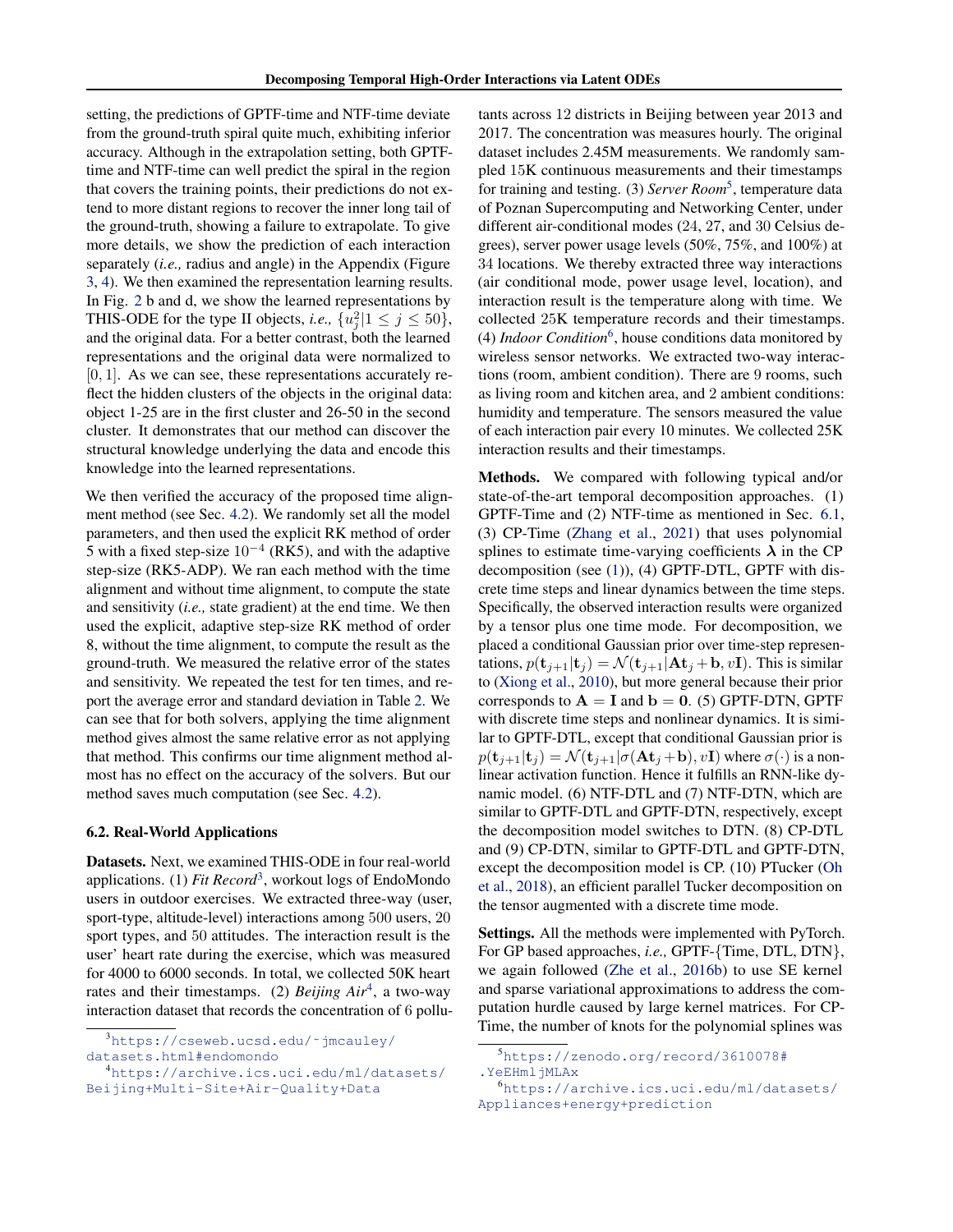Decomposing Temporal High-Order Interactions via Latent ODEs

<span id="page-8-1"></span>

| Interpolation   | <b>Beijing Air</b> | <b>Indoor Condition</b> | <b>Server Room</b> | <b>Fit Record</b> |
|-----------------|--------------------|-------------------------|--------------------|-------------------|
| CP-Time         | $0.897 \pm 0.012$  | $0.780 \pm 0.012$       | $0.998 \pm 0.006$  | $1.021 \pm 0.030$ |
| CP-DTL          | $0.898 \pm 0.015$  | $0.842 \pm 0.003$       | $0.754 \pm 0.003$  | $0.721 \pm 0.076$ |
| <b>CP-DTN</b>   | $0.833 + 0.003$    | $0.889 + 0.005$         | $0.685 + 0.007$    | $0.688 + 0.044$   |
| GPTF-Time       | $0.711 \pm 0.011$  | $0.849 \pm 0.005$       | $0.505 \pm 0.116$  | $0.794 \pm 0.013$ |
| <b>GPTF-DTL</b> | $0.686 \pm 0.045$  | $0.852 \pm 0.004$       | $0.592 \pm 0.119$  | $0.640 \pm 0.035$ |
| <b>GPTF-DTN</b> | $0.670 \pm 0.062$  | $0.713 \pm 0.104$       | $0.373 \pm 0.025$  | $0.642 \pm 0.043$ |
| NTF-Time        | $0.745 \pm 0.095$  | $0.800 \pm 0.009$       | $0.739 \pm 0.007$  | $0.705 \pm 0.014$ |
| NTF-DTL         | $0.757 \pm 0.006$  | $0.777 + 0.018$         | $0.733 \pm 0.004$  | $0.725 + 0.048$   |
| NTF-DTN         | $0.686 \pm 0.011$  | $0.665 \pm 0.004$       | $0.346 \pm 0.049$  | $0.685 \pm 0.037$ |
| PTucker         | $0.959 \pm 0.015$  | $0.806 \pm 0.027$       | $0.916 \pm 0.008$  | $0.727 \pm 0.037$ |
| <b>THIS-ODE</b> | $0.624 \pm 0.008$  | $0.618 \pm 0.007$       | $0.246 \pm 0.009$  | $0.615 \pm 0.024$ |
| Extrapolation   |                    |                         |                    |                   |
| CP-Time         | $0.863 \pm 0.022$  | $0.867 \pm 0.010$       | $1.082 \pm 0.005$  | $0.958 \pm 0.061$ |
| CP-DTL          | $0.553 + 0.005$    | $0.527 + 0.006$         | $0.545 + 0.030$    | $0.595 + 0.026$   |
| <b>CP-DTN</b>   | $0.557 \pm 0.004$  | $0.584 \pm 0.009$       | $0.340 \pm 0.003$  | $0.637 \pm 0.050$ |
| GPTF-Time       | $0.527 \pm 0.018$  | $0.489 \pm 0.011$       | $0.280 \pm 0.007$  | $0.634 \pm 0.089$ |
| <b>GPTF-DTL</b> | $0.577 \pm 0.035$  | $0.506 \pm 0.013$       | $0.234 \pm 0.010$  | $0.576 \pm 0.024$ |
| <b>GPTF-DTN</b> | $0.511 \pm 0.002$  | $0.489 \pm 0.003$       | $0.218 \pm 0.002$  | $0.572 \pm 0.025$ |
| NTF-Time        | $0.537 + 0.002$    | $0.510 \pm 0.027$       | $0.275 + 0.022$    | $0.621 \pm 0.026$ |
| NTF-DTL         | $0.512 \pm 0.009$  | $0.593 \pm 0.079$       | $0.269 \pm 0.005$  | $0.659 \pm 0.031$ |
| NTF-DTN         | $0.513 \pm 0.003$  | $0.484 \pm 0.011$       | $0.247 \pm 0.010$  | $0.573 \pm 0.030$ |
| PTucker         | $0.522 \pm 0.022$  | $0.749 \pm 0.006$       | $0.600 \pm 0.002$  | $0.722 \pm 0.030$ |
| <b>THIS-ODE</b> | $0.498 + 0.013$    | $0.460 + 0.004$         | $0.215 + 0.002$    | $0.568 + 0.029$   |

Table 3. Root Mean Square error (RMSE) with  $r = 3$ . The results were averaged over five runs.

100. For nonlinear dynamic models ({GPTF, NTF, CP}- DTN), we used tanh activation. For all the discrete time methods, we partitioned the total time span into 50 (equallength) steps. Like in Sec. [6.1,](#page-5-1) we used one-layer NN for THIS-ODE and NTF based methods, with 50 neurons and tanh activation. We used ADAM to run stochastic mini-batch optimization for all the methods, where the minibatch size was 100 and the learning rate was selected from  ${10<sup>-4</sup>, 5 \times 10<sup>-4</sup>, 10<sup>-3</sup>, 5 \times 10<sup>-3</sup>, 10<sup>-2</sup>}.$  For numerical stability, we re-scaled the timestamps to  $[0, 10]$  for all the datasets. We ran every method for 500 epochs, which guarantees the convergence. We varied the dimension of the representations r from  $\{1, 2, 3, 5, 7\}$ . Similar to Sec. [6.1,](#page-5-1) we evaluated all the methods in two settings, *Interpolation* and *Extrapolation*. For *interpolation*, We randomly sampled 80% interactions and used their first 1/3 and last 1/3 interaction results for training, and then tested on the remaining interaction results in the middle. For extrapolation, we used the first  $1/2$  interaction results for training, and tested on remaining half. We repeated the experiments for five times, and computed the average root mean-square error (RMSE) of each method.

Results. Due to the space limit, here we only list the prediction accuracy of each method for  $r = 3$ , as in Table [3.](#page-8-1) We list the other results in Appendix (see Table [4-](#page-14-0)[7\)](#page-15-0). In all the cases, THIS-ODE always outperforms the competing approaches by a large margin (except when  $r = 2$ , GPTF-time is slightly better than THIS-ODE: 0.521 *vs.* 0.524, for *inter-* *polation* on *Beijing Air* dataset; see Table [5](#page-14-1) in Appendix). The improvements obtained by THIS-ODE are large and significant ( $p < 0.05$ ). The results together have demonstrated the advantage of THIS-ODE in predicting long-term interaction results, which can be important for temporal data analysis and predictive tasks.

# 7. Conclusion

We have presented THIS-ODE, an ODE based approach to decompose high-order interactions sequences. THIS-ODE is robust and expressive to capture complex unknown dynamics from data for better representation learning. Compared with the existing methods, it shows significant improvement in predicting long-term interaction results, in both interpolation and extrapolation cases.

#### Acknowledgments

This work has been supported by MURI AFOSR grant FA9550-20-1-0358, NSF IIS-1910983 and NSF CAREER Award IIS-2046295.

#### References

<span id="page-8-0"></span>Ahn, D., Jang, J.-G., and Kang, U. (2021). Time-aware tensor decomposition for sparse tensors. Machine Learning, pages 1–22.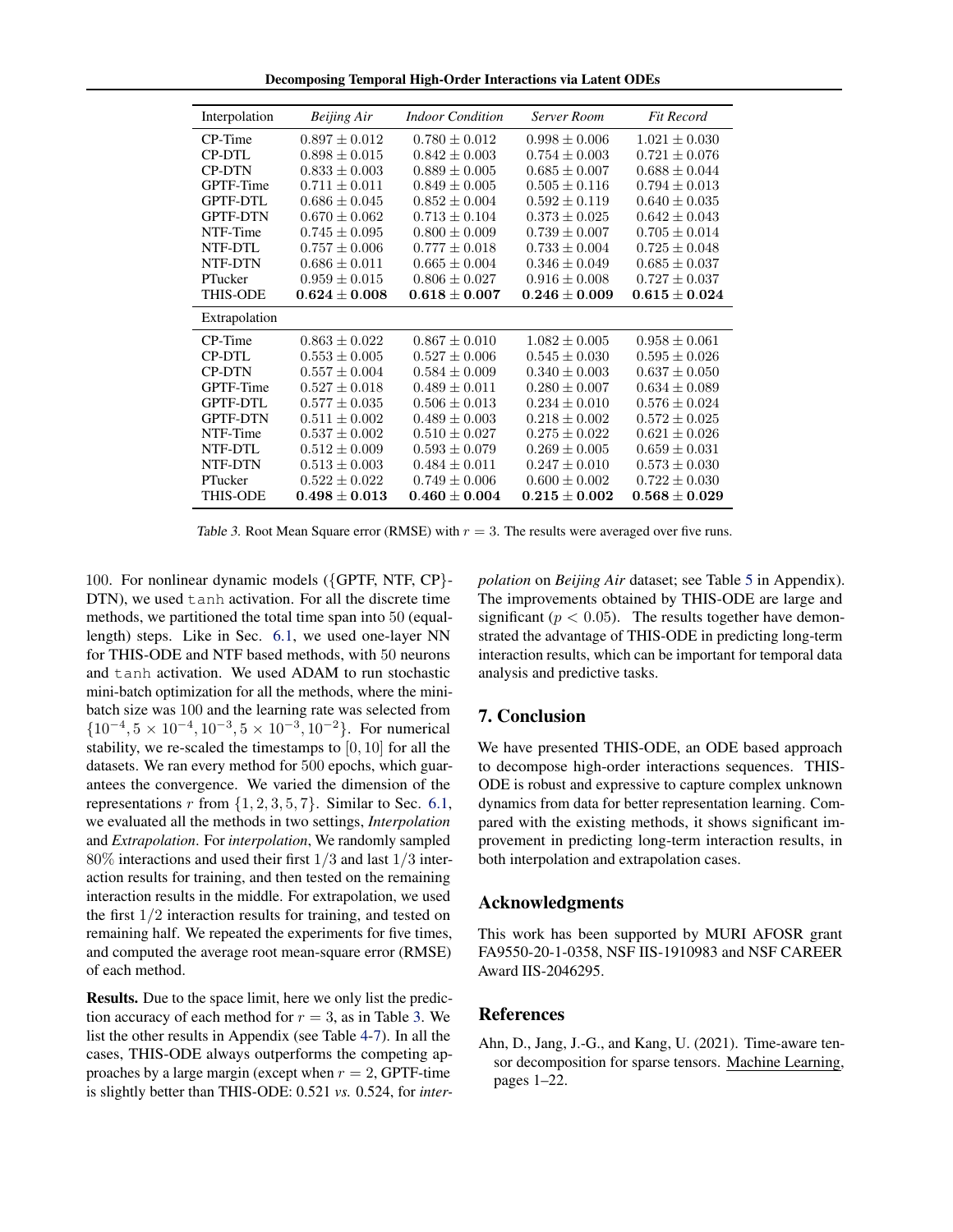- <span id="page-9-20"></span>Chen, R. T., Rubanova, Y., Bettencourt, J., and Duvenaud, D. (2018). Neural ordinary differential equations. arXiv preprint arXiv:1806.07366.
- <span id="page-9-2"></span>Choi, J. H. and Vishwanathan, S. (2014). Dfacto: Distributed factorization of tensors. In Advances in Neural Information Processing Systems, pages 1296–1304.
- <span id="page-9-1"></span>Chu, W. and Ghahramani, Z. (2009). Probabilistic models for incomplete multi-dimensional arrays. AISTATS.
- <span id="page-9-10"></span>Dormand, J. R. and Prince, P. J. (1980). A family of embedded runge-kutta formulae. Journal of computational and applied mathematics, 6(1):19–26.
- <span id="page-9-6"></span>Du, Y., Zheng, Y., Lee, K.-c., and Zhe, S. (2018). Probabilistic streaming tensor decomposition. In 2018 IEEE International Conference on Data Mining (ICDM), pages 99–108. IEEE.
- <span id="page-9-4"></span>Fang, S., Kirby, R. M., and Zhe, S. (2021a). Bayesian streaming sparse tucker decomposition. In Uncertainty in Artificial Intelligence, pages 558–567. PMLR.
- <span id="page-9-17"></span>Fang, S., Wang, Z., Pan, Z., Liu, J., and Zhe, S. (2021b). Streaming Bayesian deep tensor factorization. In International Conference on Machine Learning, pages 3133–3142. PMLR.
- <span id="page-9-0"></span>Harshman, R. A. (1970). Foundations of the PARAFAC procedure: Model and conditions for an"explanatory"multimode factor analysis. UCLA Working Papers in Phonetics, 16:1–84.
- <span id="page-9-22"></span>Heinonen, M., Yildiz, C., Mannerström, H., Intosalmi, J., and Lähdesmäki, H. (2018). Learning unknown ODE models with Gaussian processes. In International Conference on Machine Learning, pages 1959–1968. PMLR.
- <span id="page-9-13"></span>Hoff, P. (2011). Hierarchical multilinear models for multiway data. Computational Statistics & Data Analysis, 55:530–543.
- <span id="page-9-14"></span>Kang, U., Papalexakis, E., Harpale, A., and Faloutsos, C. (2012). Gigatensor: scaling tensor analysis up by 100 times-algorithms and discoveries. In Proceedings of the 18th ACM SIGKDD international conference on Knowledge discovery and data mining, pages 316–324. ACM.
- <span id="page-9-23"></span>Kingma, D. P. and Ba, J. (2014). Adam: A method for stochastic optimization. arXiv preprint arXiv:1412.6980.
- <span id="page-9-8"></span>Kolda, T. G. (2006). Multilinear operators for higher-order decompositions, volume 2. United States. Department of Energy.
- <span id="page-9-15"></span>Liu, B., He, L., Li, Y., Zhe, S., and Xu, Z. (2018). Neuralcp: Bayesian multiway data analysis with neural tensor decomposition. Cognitive Computation, 10(6):1051–1061.
- <span id="page-9-16"></span>Liu, H., Li, Y., Tsang, M., and Liu, Y. (2019). CoSTCo: A Neural Tensor Completion Model for Sparse Tensors, page 324–334. Association for Computing Machinery, New York, NY, USA.
- <span id="page-9-24"></span>Oh, S., Park, N., Lee, S., and Kang, U. (2018). Scalable Tucker factorization for sparse tensors-algorithms and discoveries. In 2018 IEEE 34th International Conference on Data Engineering (ICDE), pages 1120–1131. IEEE.
- <span id="page-9-7"></span>Pan, Z., Wang, Z., and Zhe, S. (2020a). Scalable nonparametric factorization for high-order interaction events. In International Conference on Artificial Intelligence and Statistics, pages 4325–4335. PMLR.
- <span id="page-9-3"></span>Pan, Z., Wang, Z., and Zhe, S. (2020b). Streaming nonlinear bayesian tensor decomposition. In Conference on Uncertainty in Artificial Intelligence, pages 490–499. PMLR.
- <span id="page-9-11"></span>Paszke, A., Gross, S., Massa, F., Lerer, A., Bradbury, J., Chanan, G., Killeen, T., Lin, Z., Gimelshein, N., Antiga, L., et al. (2019). Pytorch: An imperative style, highperformance deep learning library. Advances in neural information processing systems, 32:8026–8037.
- <span id="page-9-21"></span>Pontryagin, L. S. (1987). Mathematical theory of optimal processes. CRC press.
- <span id="page-9-9"></span>Rasmussen, C. E. and Williams, C. K. I. (2006). Gaussian Processes for Machine Learning. MIT Press.
- <span id="page-9-5"></span>Rogers, M., Li, L., and Russell, S. J. (2013). Multilinear dynamical systems for tensor time series. Advances in Neural Information Processing Systems, 26:2634–2642.
- <span id="page-9-19"></span>Schein, A., Zhou, M., Blei, D. M., and Wallach, H. (2016). Bayesian poisson tucker decomposition for learning the structure of international relations. In Proceedings of the 33rd International Conference on International Conference on Machine Learning - Volume 48, ICML'16, pages 2810–2819. JMLR.org.
- <span id="page-9-12"></span>Sutskever, I., Tenenbaum, J. B., and Salakhutdinov, R. R. (2009). Modelling relational data using bayesian clustered tensor factorization. In Advances in neural information processing systems, pages 1821–1828.
- <span id="page-9-18"></span>Tillinghast, C., Wang, Z., and Zhe, S. (2022). Nonparametric sparse tensor factorization with hierarchical Gamma processes. In International Conference on Machine Learning. PMLR.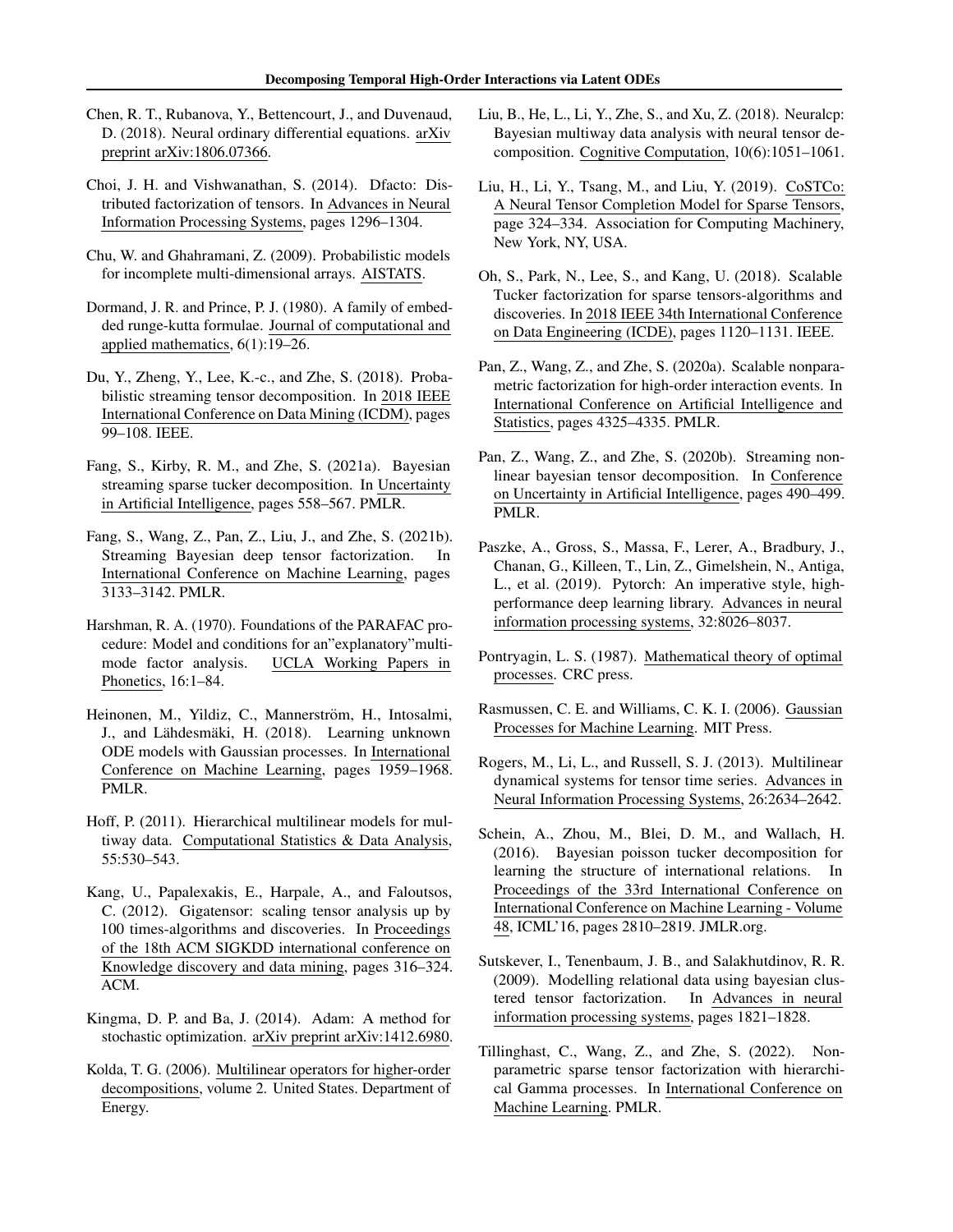- <span id="page-10-10"></span>Tillinghast, C. and Zhe, S. (2021). Nonparametric decomposition of sparse tensors. In International Conference on Machine Learning, pages 10301–10311. PMLR.
- <span id="page-10-0"></span>Tucker, L. (1966). Some mathematical notes on three-mode factor analysis. Psychometrika, 31:279–311.
- <span id="page-10-6"></span>Wang, Z., Chu, X., and Zhe, S. (2020). Self-modulating nonparametric event-tensor factorization. In International Conference on Machine Learning, pages 9857–9867. PMLR.
- <span id="page-10-11"></span>Wu, X., Shi, B., Dong, Y., Huang, C., and Chawla, N. V. (2019). Neural tensor factorization for temporal interaction learning. In Proceedings of the Twelfth ACM International Conference on Web Search and Data Mining, pages 537–545.
- <span id="page-10-2"></span>Xiong, L., Chen, X., Huang, T.-K., Schneider, J., and Carbonell, J. G. (2010). Temporal collaborative filtering with bayesian probabilistic tensor factorization. In Proceedings of the 2010 SIAM International Conference on Data Mining, pages 211–222. SIAM.
- <span id="page-10-7"></span>Xu, Z., Yan, F., and Qi, Y. A. (2012). Infinite tucker decomposition: Nonparametric bayesian models for multiway data analysis. In ICML.
- <span id="page-10-9"></span>Yang, Y. and Dunson, D. (2013). Bayesian conditional tensor factorizations for high-dimensional classification. Journal of the Royal Statistical Society B, revision submitted.
- <span id="page-10-4"></span>Zhang, Y., Bi, X., Tang, N., and Qu, A. (2021). Dynamic tensor recommender systems. Journal of Machine Learning Research, 22(65):1–35.
- <span id="page-10-5"></span>Zhe, S. and Du, Y. (2018). Stochastic nonparametric event-tensor decomposition. In Advances in Neural Information Processing Systems, pages 6856–6866.
- <span id="page-10-3"></span>Zhe, S., Qi, Y., Park, Y., Xu, Z., Molloy, I., and Chari, S. (2016a). Dintucker: Scaling up gaussian process models on large multidimensional arrays. In Thirtieth AAAI conference on artificial intelligence.
- <span id="page-10-8"></span>Zhe, S., Xu, Z., Chu, X., Qi, Y., and Park, Y. (2015). Scalable nonparametric multiway data analysis. In Proceedings of the Eighteenth International Conference on Artificial Intelligence and Statistics, pages 1125– 1134.
- <span id="page-10-1"></span>Zhe, S., Zhang, K., Wang, P., Lee, K.-c., Xu, Z., Qi, Y., and Ghahramani, Z. (2016b). Distributed flexible nonlinear tensor factorization. In Advances in Neural Information Processing Systems, pages 928–936.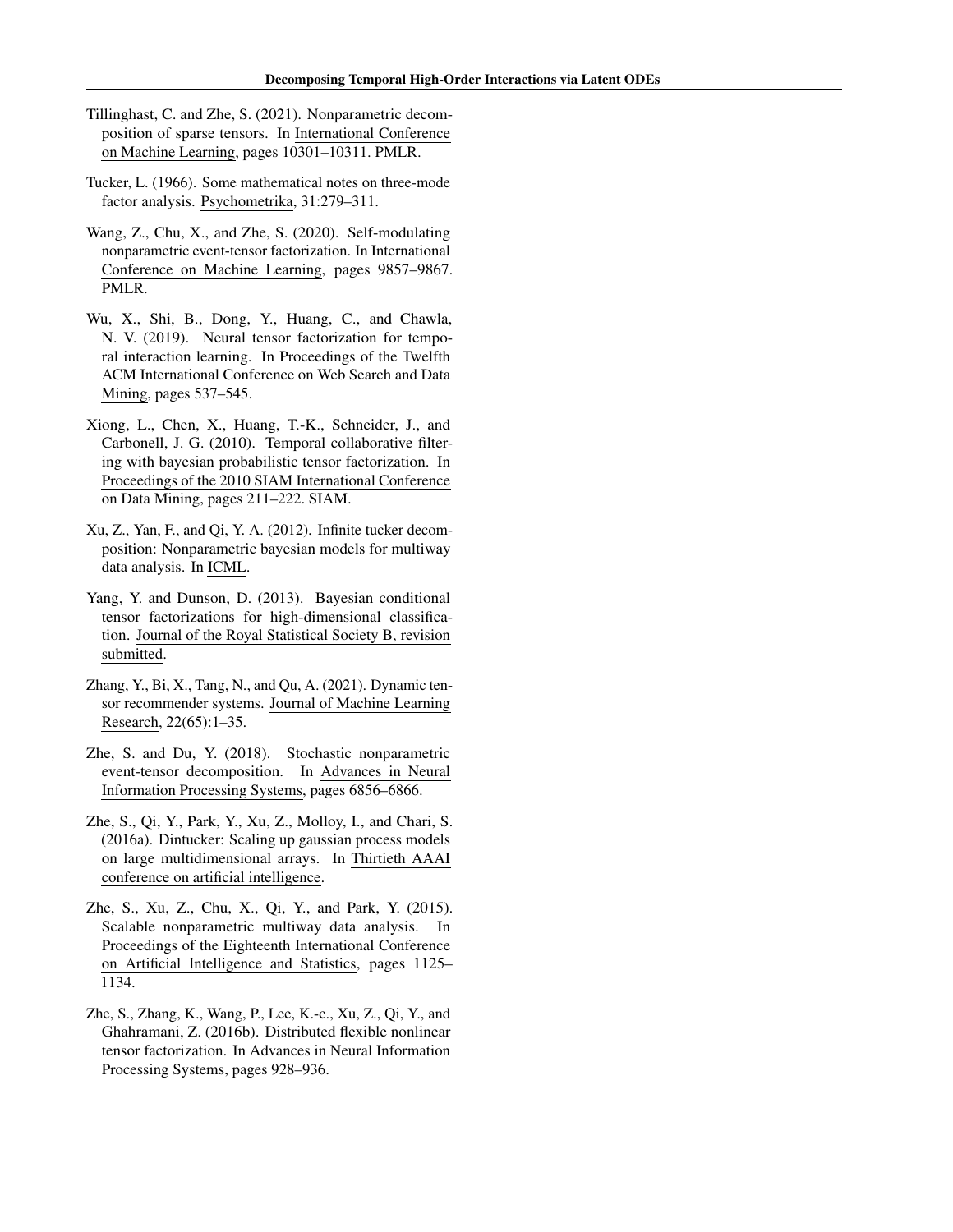A. More Plots for Ablation Study

B. Prediction Accuracy for Real-World Applications with  $r = 1, 2, 5, 7$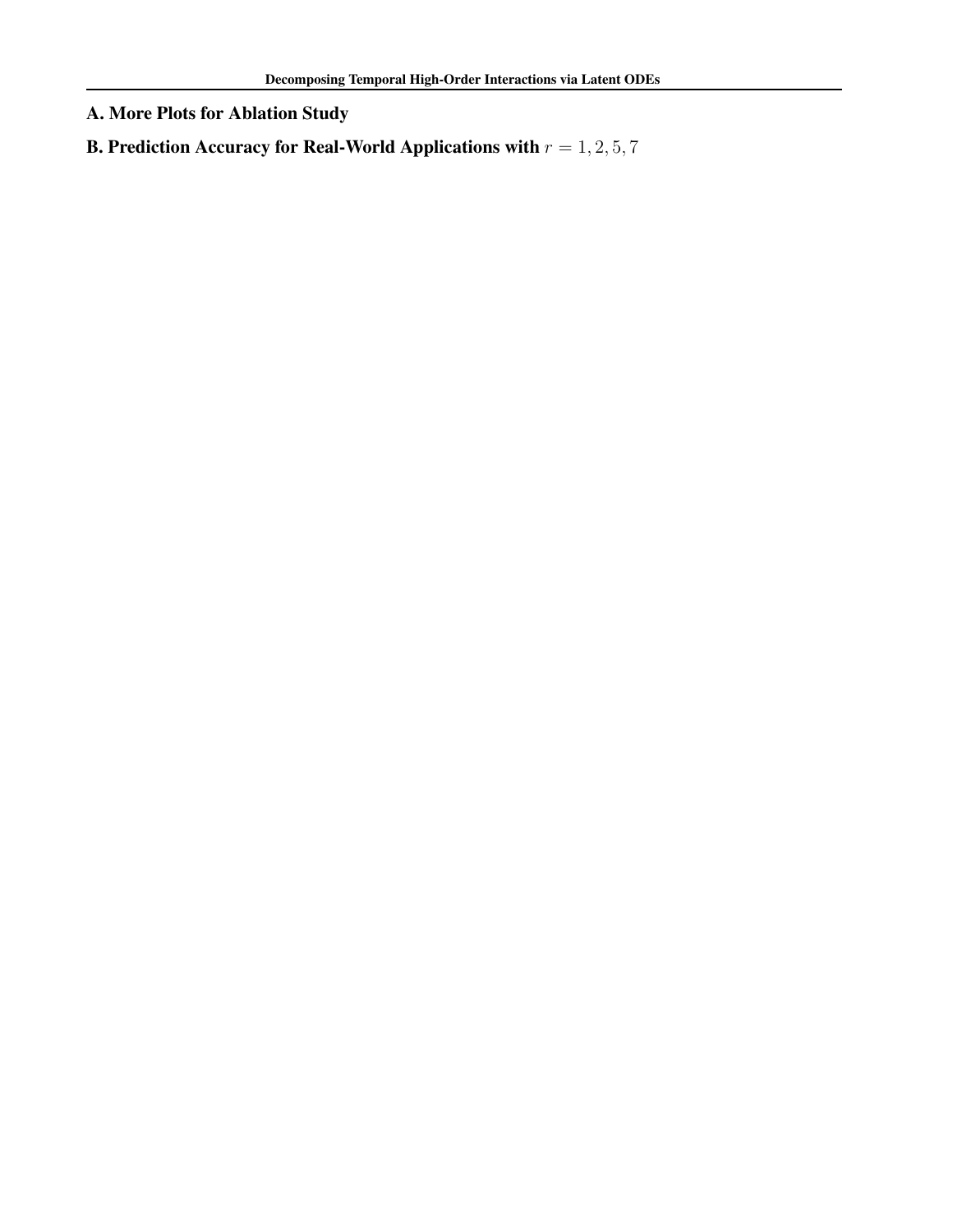<span id="page-12-0"></span>

Figure 3. Examples of recovered spirals in the *interpolation* experiment.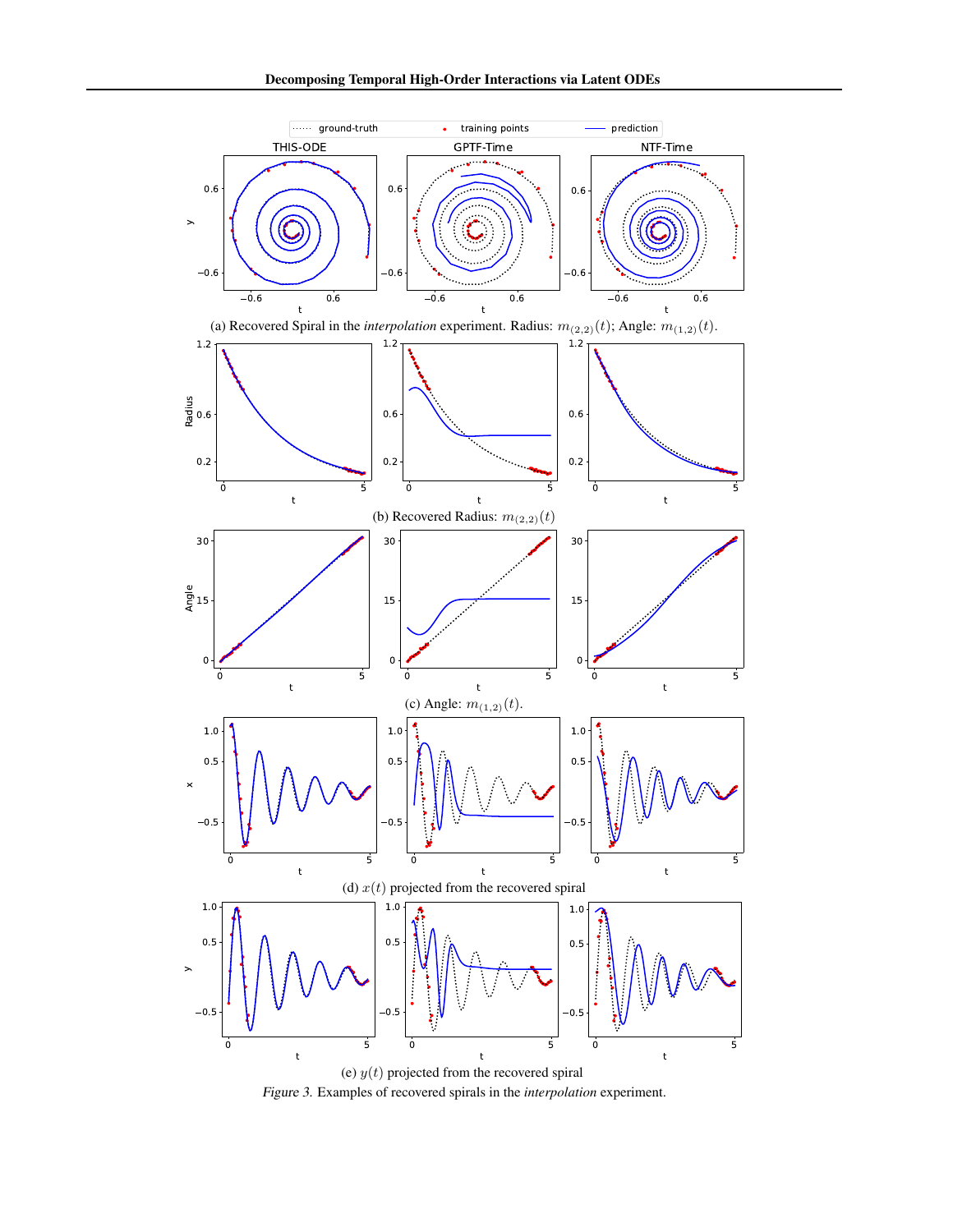<span id="page-13-0"></span>

Figure 4. Examples of recovered spirals in the *extrapolation* experiment.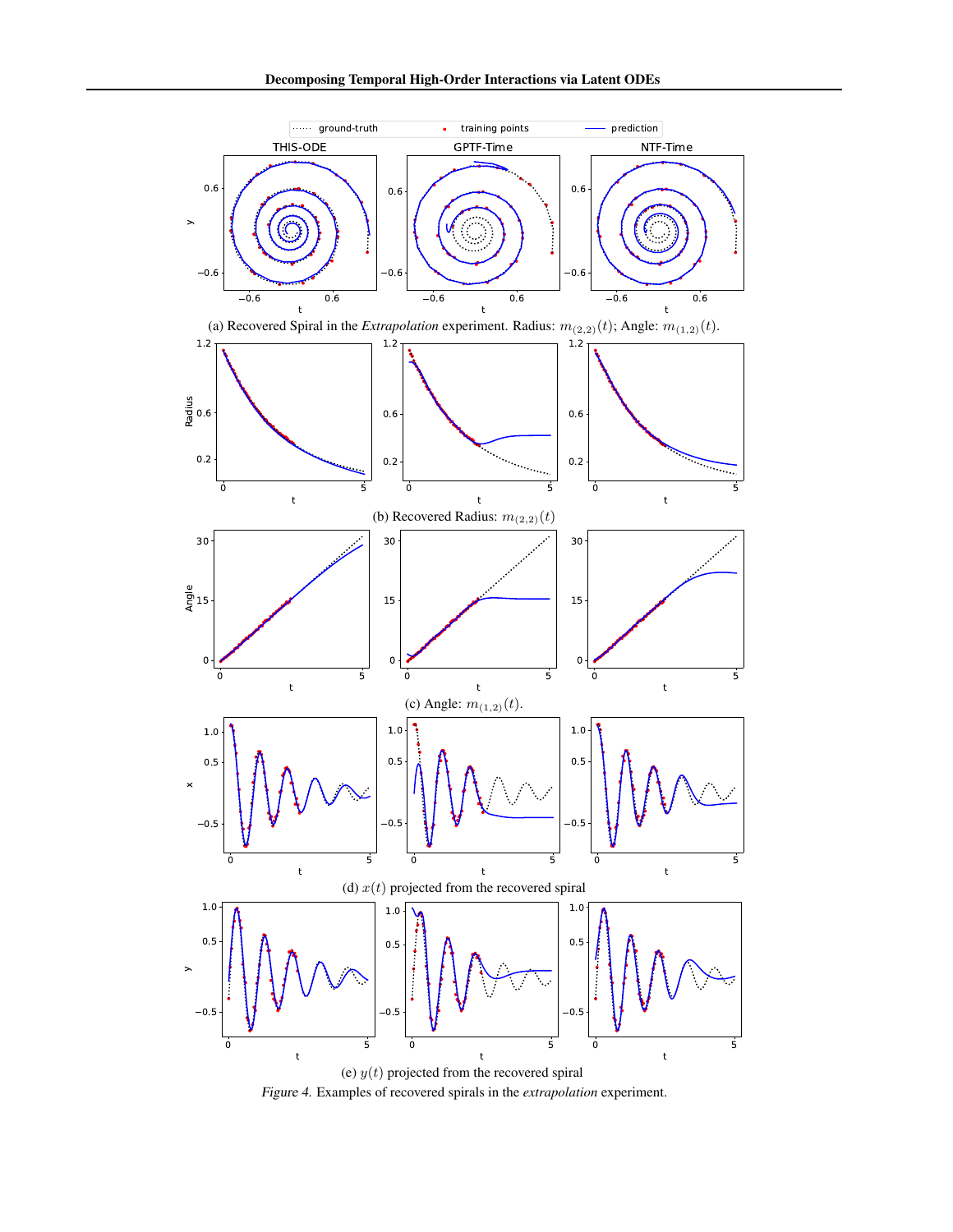<span id="page-14-0"></span>

| Interpolation   | <b>Beijing Air</b> | <b>Indoor Condition</b> | <b>Server Room</b> | <b>Fit Record</b> |
|-----------------|--------------------|-------------------------|--------------------|-------------------|
| CP-Time         | $0.863 \pm 0.021$  | $0.862 \pm 0.008$       | $1.082 \pm 0.005$  | $0.958 \pm 0.062$ |
| <b>CP-DTL</b>   | $0.861 \pm 0.021$  | $0.591 \pm 0.001$       | $0.775 \pm 0.005$  | $0.655 \pm 0.074$ |
| <b>CP-DTN</b>   | $0.847 \pm 0.026$  | $0.595 \pm 0.001$       | $0.771 \pm 0.002$  | $0.655 \pm 0.069$ |
| GPTF-Time       | $0.620 \pm 0.006$  | $0.806 \pm 0.012$       | $0.623 \pm 0.012$  | $0.886 \pm 0.058$ |
| <b>GPTF-DTL</b> | $0.616 \pm 0.001$  | $0.815 \pm 0.006$       | $0.612 \pm 0.012$  | $0.610 \pm 0.047$ |
| <b>GPTF-DTN</b> | $0.571 \pm 0.049$  | $0.770 \pm 0.019$       | $0.306 \pm 0.005$  | $0.601 \pm 0.018$ |
| NTF-Time        | $0.615 \pm 0.013$  | $0.659 \pm 0.003$       | $0.610 \pm 0.011$  | $0.583 \pm 0.017$ |
| NTF-DTL         | $0.624 \pm 0.012$  | $0.662 \pm 0.003$       | $0.625 \pm 0.009$  | $0.588 \pm 0.018$ |
| NTF-DTN         | $0.610 \pm 0.013$  | $0.512 \pm 0.006$       | $0.226 \pm 0.004$  | $0.588 \pm 0.016$ |
| PTucker         | $0.656 \pm 0.008$  | $0.643 \pm 0.003$       | $0.859 \pm 0.002$  | $0.769 \pm 0.068$ |
| <b>THIS-ODE</b> | $0.563 \pm 0.005$  | $0.487 \pm 0.004$       | $0.222 \pm 0.006$  | $0.574\pm0.027$   |
| Extrapolation   |                    |                         |                    |                   |
| CP-Time         | $0.896 \pm 0.012$  | $0.890 \pm 0.005$       | $1.006 \pm 0.004$  | $1.021 \pm 0.030$ |
| <b>CP-DTL</b>   | $0.888 \pm 0.012$  | $0.886 \pm 0.005$       | $0.821 \pm 0.002$  | $0.682 \pm 0.048$ |
| <b>CP-DTN</b>   | $0.887 \pm 0.013$  | $0.890 \pm 0.004$       | $0.795 \pm 0.003$  | $0.682 \pm 0.049$ |
| GPTF-Time       | $0.894 \pm 0.011$  | $0.890 \pm 0.004$       | $0.764 \pm 0.004$  | $0.799 \pm 0.031$ |
| <b>GPTF-DTL</b> | $0.888 \pm 0.012$  | $0.889 \pm 0.003$       | $0.765 \pm 0.010$  | $0.668 \pm 0.022$ |
| <b>GPTF-DTN</b> | $0.872 + 0.004$    | $0.757 \pm 0.007$       | $0.504 \pm 0.009$  | $0.669 \pm 0.020$ |
| NTF-Time        | $0.770 \pm 0.013$  | $0.723 \pm 0.007$       | $0.757 \pm 0.005$  | $0.669 \pm 0.029$ |
| NTF-DTL         | $0.746 \pm 0.006$  | $0.905 \pm 0.016$       | $0.722 \pm 0.083$  | $0.663 \pm 0.021$ |
| NTF-DTN         | $0.737 \pm 0.005$  | $0.694 \pm 0.002$       | $0.542 \pm 0.003$  | $0.695 \pm 0.021$ |
|                 |                    |                         |                    |                   |
| PTucker         | $1.211 \pm 0.023$  | $0.889 \pm 0.005$       | $0.862 \pm 0.001$  | $0.747 \pm 0.031$ |

Table 4. Root Mean Square error (RMSE) with  $r = 1$ . The results were averaged over five runs.

<span id="page-14-1"></span>

| Interpolation   | Beijing Air       | <b>Indoor Condition</b> | <b>Server Room</b> | <b>Fit Record</b> |
|-----------------|-------------------|-------------------------|--------------------|-------------------|
| CP-Time         | $0.860 \pm 0.018$ | $0.867 \pm 0.010$       | $1.082 \pm 0.005$  | $0.989 \pm 0.054$ |
| <b>CP-DTL</b>   | $0.739 \pm 0.005$ | $0.527 \pm 0.005$       | $0.357 \pm 0.002$  | $0.618 \pm 0.037$ |
| <b>CP-DTN</b>   | $0.661 \pm 0.007$ | $0.578 \pm 0.015$       | $0.352 \pm 0.006$  | $0.688 \pm 0.020$ |
| GPTF-Time       | $0.597 \pm 0.010$ | $0.548 \pm 0.009$       | $0.300 \pm 0.071$  | $0.876 \pm 0.046$ |
| <b>GPTF-DTL</b> | $0.572 + 0.024$   | $0.557 + 0.016$         | $0.288 + 0.005$    | $0.577 + 0.043$   |
| <b>GPTF-DTN</b> | $0.521 \pm 0.025$ | $0.780 \pm 0.014$       | $0.242 \pm 0.005$  | $0.579 \pm 0.045$ |
| NTF-Time        | $0.569 + 0.008$   | $0.481 \pm 0.009$       | $0.266 + 0.007$    | $0.632 \pm 0.018$ |
| NTF-DTL         | $0.540 \pm 0.008$ | $0.486 \pm 0.005$       | $0.256 \pm 0.005$  | $0.655 \pm 0.011$ |
| NTF-DTN         | $0.531 \pm 0.013$ | $0.485 \pm 0.003$       | $0.212 \pm 0.003$  | $0.597 \pm 0.034$ |
| PTucker         | $0.566 \pm 0.018$ | $0.658 \pm 0.005$       | $0.586 \pm 0.012$  | $0.691 \pm 0.041$ |
| <b>THIS-ODE</b> | $0.524 \pm 0.006$ | $0.467 \pm 0.004$       | $0.194 \pm 0.001$  | $0.564 \pm 0.036$ |
| Extrapolation   |                   |                         |                    |                   |
| CP-Time         | $0.899 \pm 0.014$ | $0.802 \pm 0.003$       | $0.998 \pm 0.006$  | $1.021 \pm 0.030$ |
| CP-DTL          | $0.827 \pm 0.011$ | $0.872 \pm 0.007$       | $0.726 \pm 0.005$  | $0.680 \pm 0.017$ |
| <b>CP-DTN</b>   | $0.853 \pm 0.008$ | $0.890 \pm 0.005$       | $0.777 \pm 0.007$  | $0.667 \pm 0.025$ |
| GPTF-Time       | $0.754 \pm 0.019$ | $0.888 \pm 0.004$       | $0.497 + 0.217$    | $0.655 \pm 0.029$ |
| <b>GPTF-DTL</b> | $0.795 \pm 0.055$ | $0.889 \pm 0.016$       | $0.666 \pm 0.065$  | $0.653 \pm 0.034$ |
| <b>GPTF-DTN</b> | $0.723 \pm 0.041$ | $0.778 \pm 0.036$       | $0.564 \pm 0.007$  | $0.762 \pm 0.042$ |
| NTF-Time        | $0.904 \pm 0.016$ | $0.696 \pm 0.030$       | $0.607 \pm 0.011$  | $0.648 \pm 0.036$ |
| NTF-DTL         | $0.880 \pm 0.011$ | $0.727 \pm 0.016$       | $0.782 \pm 0.014$  | $0.707 \pm 0.032$ |
| NTF-DTN         | $0.697 \pm 0.003$ | $0.684 \pm 0.004$       | $0.567 \pm 0.025$  | $0.688 \pm 0.060$ |
| PTucker         | $0.895 \pm 0.012$ | $1.016 \pm 0.000$       | $0.917 + 0.023$    | $0.741 \pm 0.032$ |
| <b>THIS-ODE</b> | $0.675 + 0.010$   | $0.679 + 0.002$         | $0.402 \pm 0.013$  | $0.629 + 0.003$   |

Table 5. Root Mean Square error (RMSE) with  $r = 2$ . The results were averaged over five runs.